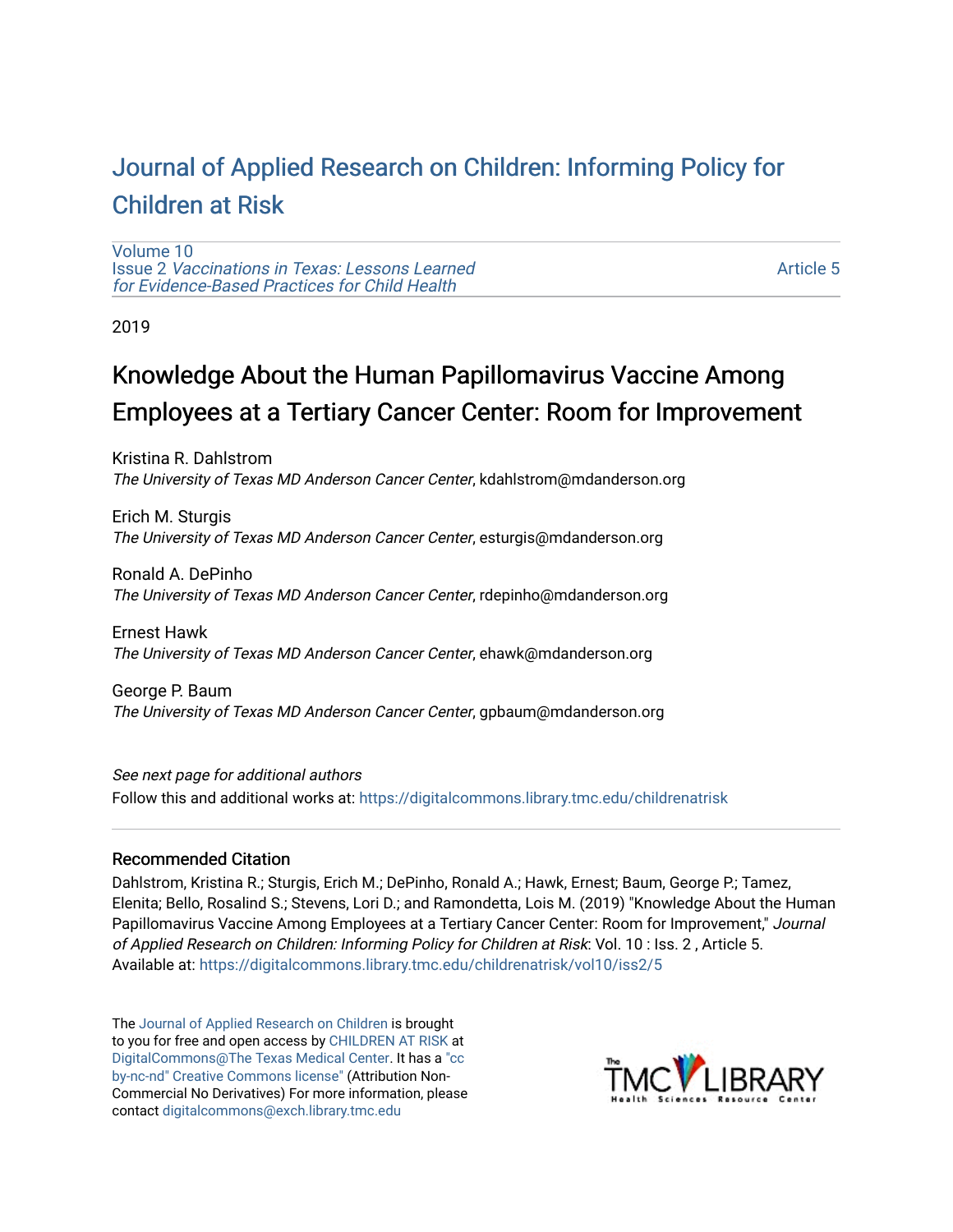# Knowledge About the Human Papillomavirus V accine Among Employees at a Tertiary Cancer Center: Room for Improvement

#### Acknowledgements

The authors wish to thank Stephanie Deming for manuscript editing. Funding: This research was supported in part by the National Institutes of Health through MD Anderson's Cancer Center Support Grant [grant number CA016672]. This research was accomplished within the MD Anderson Cancer Center HPV-Related Cancers Moon Shot Program, the Stiefel Oropharyngeal Research Fund, which supports the MD Anderson Oropharynx Program, and the Christopher and Susan Damico Chair in Viral Associated Malignancies at The University of Texas MD Anderson Cancer Center. Conflicts of interest: Dr. Hawk reports non-financial relationships with Huntsman Cancer Institute, Kansas University Medical Center, Maya Clinic Cancer Center, Ohio State University, Roswell Park Cancer Institute, University of Nebraska Medical Center, UT Southwestern, American Cancer Society, University of Alabama Mitchell Cancer Institute, Johns Hopkins University, NCI, Oncology Nursing Society Conference, Weill Cornell Medical College, AACR, ASCO, Alliance Prevention Committee, John Wiley & Sons Ltd.

#### Authors

Kristina R. Dahlstrom, Erich M. Sturgis, Ronald A. DePinho, Ernest Hawk, George P. Baum, Elenita Tamez, Rosalind S. Bello, Lori D. Stevens, and Lois M. Ramondetta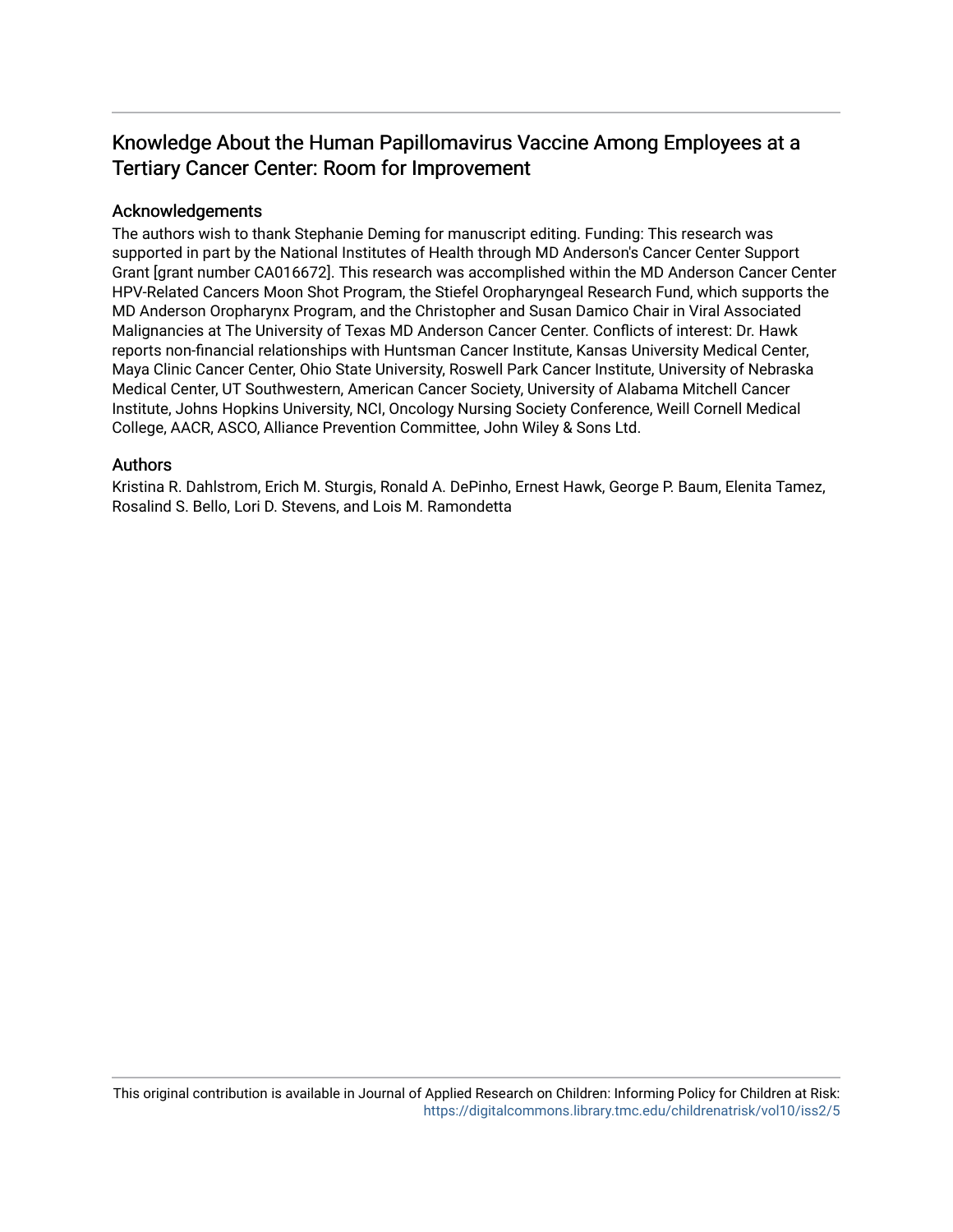# **Knowledge About the Human Papillomavirus Vaccine Among Employees at a Tertiary Cancer Center: Room for Improvement**

## **INTRODUCTION**

Human papillomavirus (HPV) is associated with substantial morbidity and mortality. HPV is the cause of virtually all cervical dysplasias and cancers as well as all cases of genital warts and most oropharyngeal, vaginal, vulvar, penile, and anal cancers. The HPV vaccine has been available since 2006 and is recommended by the U.S. Centers for Disease Control and Prevention (CDC) for routine vaccination of boys and girls to protect against HPV-related cancers and genital warts.<sup>1,2</sup> Population-level impact has already been observed in the United States and elsewhere in the form of decreased incidence of HPV-related diseases including cervical cancer attributed to vaccine-preventable HPV types (16 and 18).3-6 The *Healthy People 2020* target for HPV vaccination is 80% coverage for both boys and girls7; however, HPV vaccine uptake has been low in the United States compared to other nations. In 2018, the most recent estimate available, 44% of adolescents had completed the vaccine series in Texas.<sup>8</sup>

Several studies have identified significant barriers to HPV vaccination among both health care providers and parents.<sup>9-12</sup> A major barrier cited by parents is lack of a recommendation from a health care provider. In the 2018 National Immunization Survey–Teen (NIS-Teen), ≥1 dose HPV vaccination coverage was only 47% among adolescents whose parents had not received a recommendation compared with 75% among adolescents whose parents had.<sup>8</sup> Furthermore, receiving a provider recommendation varied by state (60%-91%) and has led the CDC to prioritize supporting providers to give a strong recommendation. Reasons a provider may be hesitant to recommend vaccination are lack of knowledge regarding association between HPV infection and non-cervical HPV-related cancers or genital warts, concerns regarding parents' attitudes toward the vaccine, the financial impact for parents, and inadequate or slow reimbursement.9,10,13-15 Furthermore, some providers may have a preference for vaccinating older versus younger adolescents or girls versus boys. Among parents, insufficient knowledge about the vaccine in terms of safety and potential adverse events, belief that the child is too young, or that vaccinating could lead to promiscuity are additional barriers.9,11,14-16 Unfortunately, lack of awareness that the vaccine is available and beneficial for males has been cited by both providers and parents as a reason for not vaccinating.9-11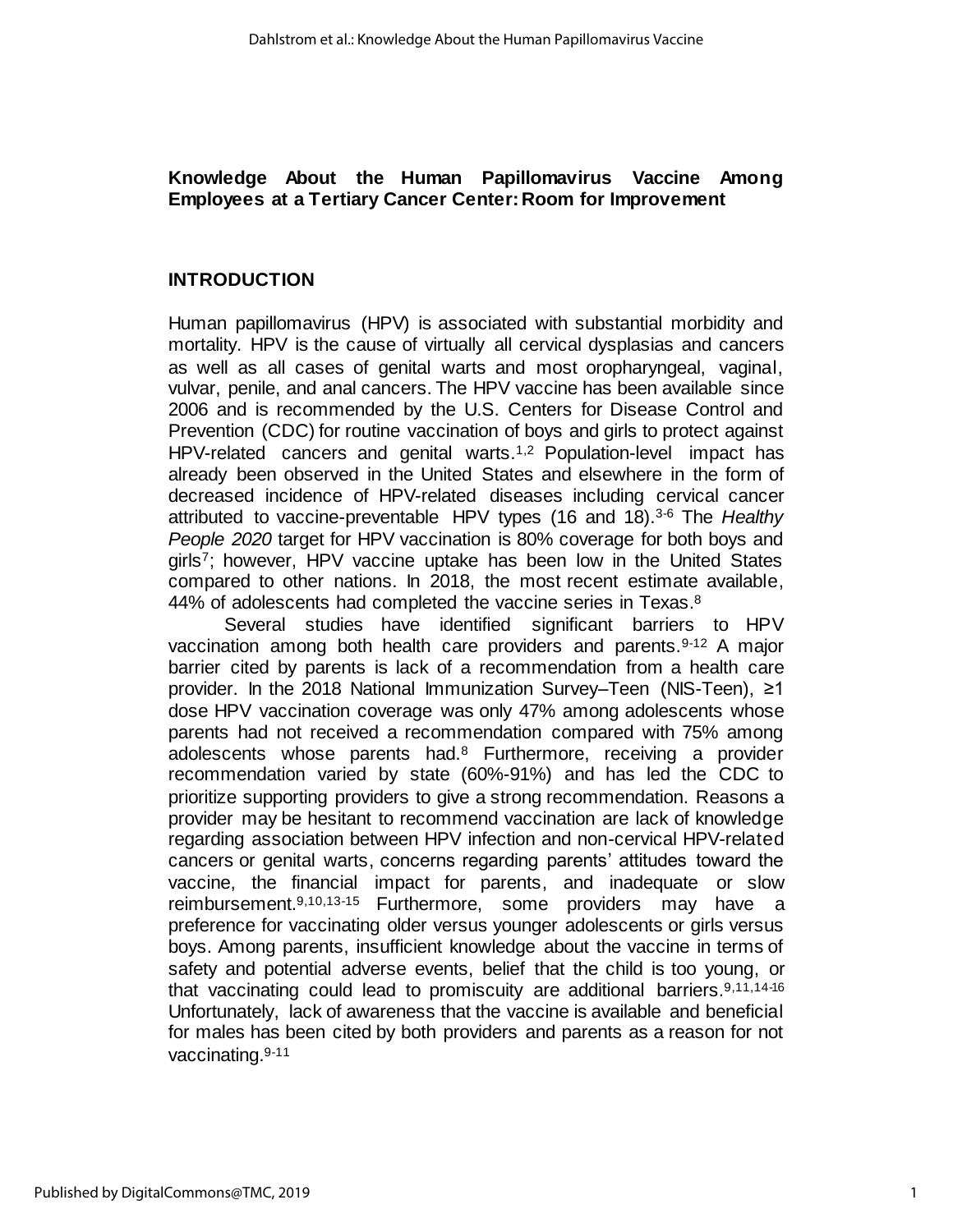To meet the *Healthy People 2020* HPV vaccination target, it is imperative to provide parents with accurate information and ensure that health care providers are aware of the importance of strongly recommending the HPV vaccine to all eligible adolescents. The goal of this study was to determine the vaccination patterns and attitudes toward the HPV vaccine among employees at a tertiary cancer center in order to identify focus areas for education. We also sought to determine whether these differed with respect to health care provider status. The study was designed not only to gather information but also to be informative for employees as they are in a position to advocate for HPV vaccination to patients and the public.

# **METHODS**

The study was conducted at an urban tertiary cancer center. All employees were invited to participate in an online survey through an institution-wide email from the institution's president as well as an online employee news article that contained a link to the survey. In addition, division heads were encouraged to send reminder emails to all employees in their divisions, and a reminder was posted on the employee news webpage. The link to the survey was active for 2 weeks, from July 27, 2015, through August 10, 2015. The survey was administered using the online survey software Qualtrics (Provo, Utah) through the Office of Health Policy, and no incentive was offered.

The anonymous survey (see Appendix) included questions about respondents' health care provider status (health care provider or not) and health care provider classification (eg, physician, physician assistant, nurse practitioner, nurse, social worker). Respondents were also asked about their knowledge regarding HPV-vaccine insurance coverage as we wanted to clarify through survey question design that HPV vaccinations are covered by insurance and also covered for those who are uninsured. Respondents were asked whether they had completed the HPV vaccine series (3 doses at the time of the survey). Those who reported not having completed the series were given a list of potential reasons, including ineligibility due to age, and were asked to choose the main reason why they had not completed the series. An option to indicate "other" as the main reason and an option to provide a text comment were also provided. These responses were categorized by theme (eg,"1 partner" or "am in a committed relationship" were categorized together and "by the time I knew about it, I was too old" and "didn't know about it until after I was 26" were categorized together).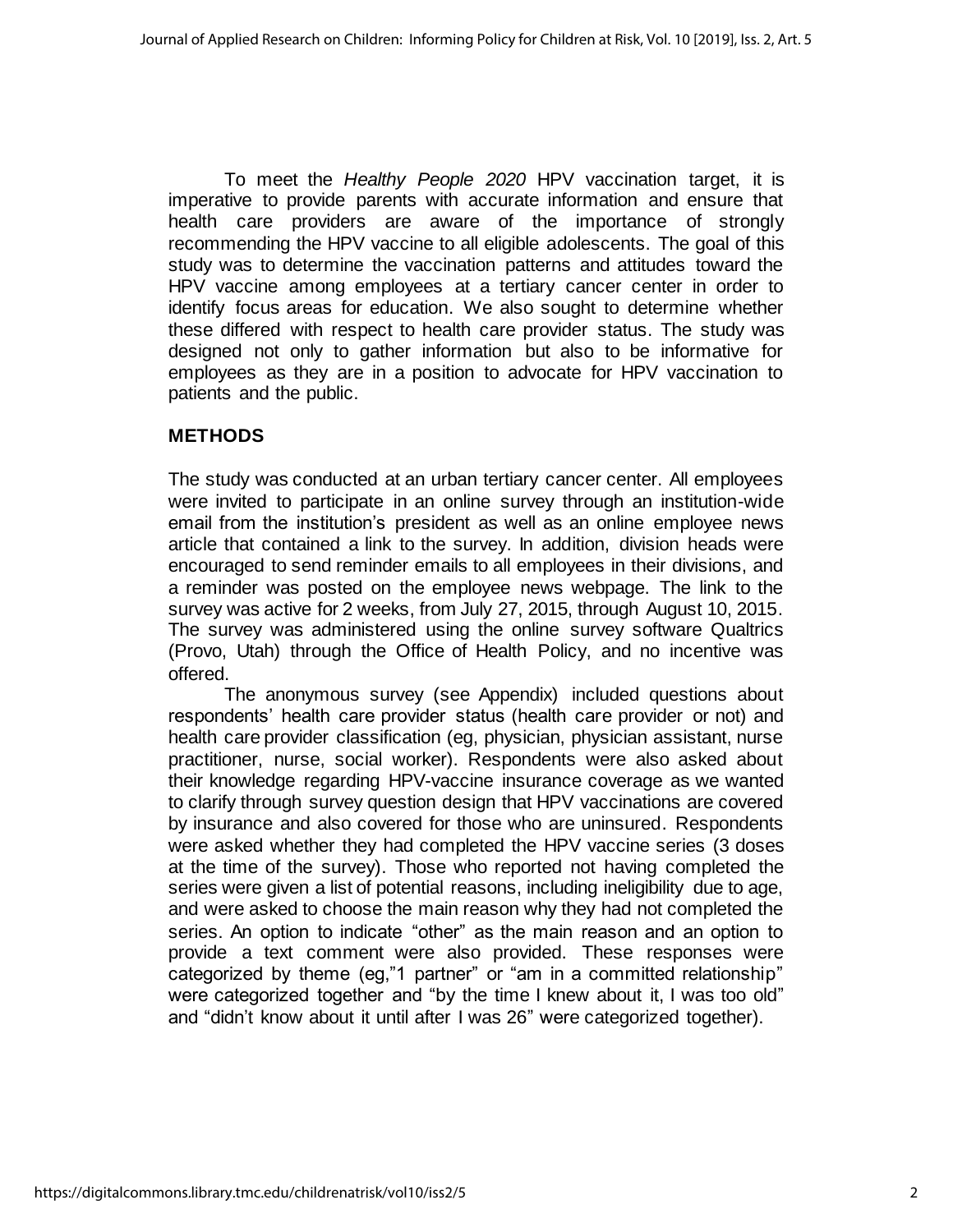Additionally, respondents were asked about their children's vaccination history. If a respondent reported that a child had not completed the vaccine series, the respondent was given a list of potential reasons, including ineligibility due to age, and was asked to choose the main reason. An option to indicate "other" as the main reason and an option to provide a text comment were also provided. These responses were categorized as previously described. Respondents were asked about each of their children, and results are reported for each child. Respondents were also asked about intention to vaccinate young children in the future and interest in an institutional vaccination clinic for employees and their children. This study was considered exempt from review by the institutional review board due to the anonymous nature of the survey.

## *Statistical analysis*

All statistical analyses were done using Stata 12.0 (StataCorp, College Station, Texas). All tests were 2-sided, and *p*<.05 was considered statistically significant. Standard descriptive statistics were used to describe the study population. Chi-square or Fisher's exact test was used to determine whether differences between groups were statistically significant.

# **RESULTS**

#### *Characteristics of participants*

A total of 20,673 employees were invited to participate, and 4366 completed the survey (response rate, 21%; **Table 1**). Of the total employee population, 50% of the faculty (862 of 1709) completed the survey, compared with 35% of students and trainees (449 of 1293) and only 17% of administrative and other staff (2970 of 17,671). The majority of respondents (64%) were nonhealth care providers. Of the respondents who were health care providers, 11% cared for pediatric patients at least 25% of the time.

#### *Knowledge about HPV vaccine insurance coverage*

While most respondents knew that the vaccine is covered under the Affordable Care Act (58% of respondents knew) and the Vaccines for Children program (57%), less than a quarter (21%) knew that it is covered under the Adult Safety Net program (**Table 1**). Health care providers were significantly more likely than non–health care providers to know that the vaccine is covered for most eligible individuals.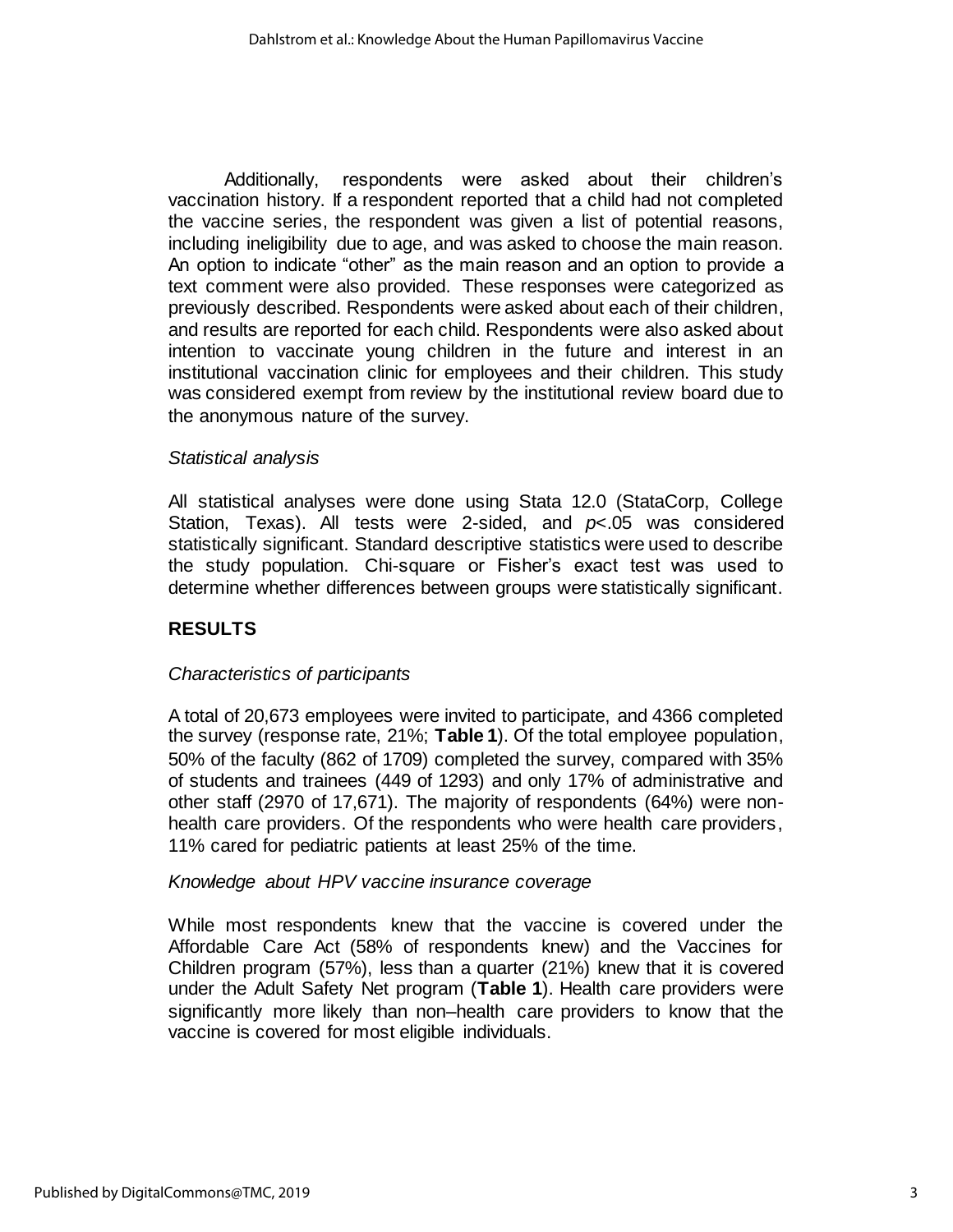|                              |                     | Health care provider status |               |         |  |  |
|------------------------------|---------------------|-----------------------------|---------------|---------|--|--|
|                              |                     | Health care                 | Non-health    |         |  |  |
|                              | All                 | provider                    | care provider |         |  |  |
|                              | $N = 4,366$         | $N = 1,548$                 | $N=2,787$     |         |  |  |
| Survey question and          |                     |                             |               |         |  |  |
| responses                    | N(% )               | N(% )                       | N(% )         | р       |  |  |
| Health care provider         |                     |                             |               |         |  |  |
| classification               |                     |                             |               |         |  |  |
| Physician                    |                     | 403 (26.1)                  |               |         |  |  |
| PA/NP                        |                     | 226 (14.7)                  |               |         |  |  |
| <b>Nurse</b>                 |                     | 480 (31.1)                  |               |         |  |  |
| Social worker/case           |                     | 425 (27.6)                  |               |         |  |  |
| manager                      |                     |                             |               |         |  |  |
| Other                        |                     | 8(0.5)                      |               |         |  |  |
| Missing                      |                     | 6                           |               |         |  |  |
| Care for pediatric           |                     |                             |               |         |  |  |
| patients ≥25% of time        |                     |                             |               |         |  |  |
| <b>No</b>                    |                     | 1,369 (88.9)                |               |         |  |  |
| Yes                          |                     | 171 (11.1)                  |               |         |  |  |
| Missing                      |                     | 8                           |               |         |  |  |
| Sex                          |                     |                             |               | .671    |  |  |
| Male                         | 1,163 (26.8)        | 406 (26.4)                  | 749 (27.0)    |         |  |  |
| Female                       | 3,178 (73.2)        | 1,134 (73.6)                | 2,029 (73.0)  |         |  |  |
| Missing                      | 25                  | 8                           | 15            |         |  |  |
| Know that HPV vaccine        |                     |                             |               | $-.001$ |  |  |
| is covered by ACA            |                     |                             |               |         |  |  |
| N <sub>o</sub>               | 1,811 (41.8)        | 484 (31.7)                  | 1,316 (47.4)  |         |  |  |
| Yes                          | 2,518 (58.2)        | 1,041 (68.3)                | 1,463 (52.6)  |         |  |  |
| Missing                      | 37                  | 14                          | 11            |         |  |  |
| Know that HPV vaccine        |                     |                             |               | $-.001$ |  |  |
| is covered by VFC            |                     |                             |               |         |  |  |
| <b>No</b>                    | 1,851 (42.7)        | 564 (36.7)                  | 1,274 (45.9)  |         |  |  |
| Yes                          | 2,487 (57.3)        | 972 (63.3)                  | 1,503(54.1)   |         |  |  |
| Missing                      | 28                  | 12                          | 13            |         |  |  |
| Know that HPV vaccine        |                     |                             |               | $-.001$ |  |  |
| is covered by ASN            |                     |                             |               |         |  |  |
| <b>No</b>                    | 3,439 (79.2)        | 1,151(74.5)                 | 2,268 (81.8)  |         |  |  |
| Yes                          | 905(20.8)           | 394 (25.5)                  | 506 (18.2)    |         |  |  |
| Missing                      | 22                  | 5                           | 20            |         |  |  |
| tolion indianton atotiotical | $o$ ianificanos (n. | $\overline{C}$              |               |         |  |  |

# **Table 1. Health care provider status and knowledge about HPV vaccine insurance coverage among employees responding to survey.**

Italics indicates statistical significance (*p*<.05)

HPV, human papillomavirus; PA/NP, physician assistant/nurse practitioner; ACA, Affordable Care Act; VFC, Vaccines for Children program; ASN, Adult Safety Net program.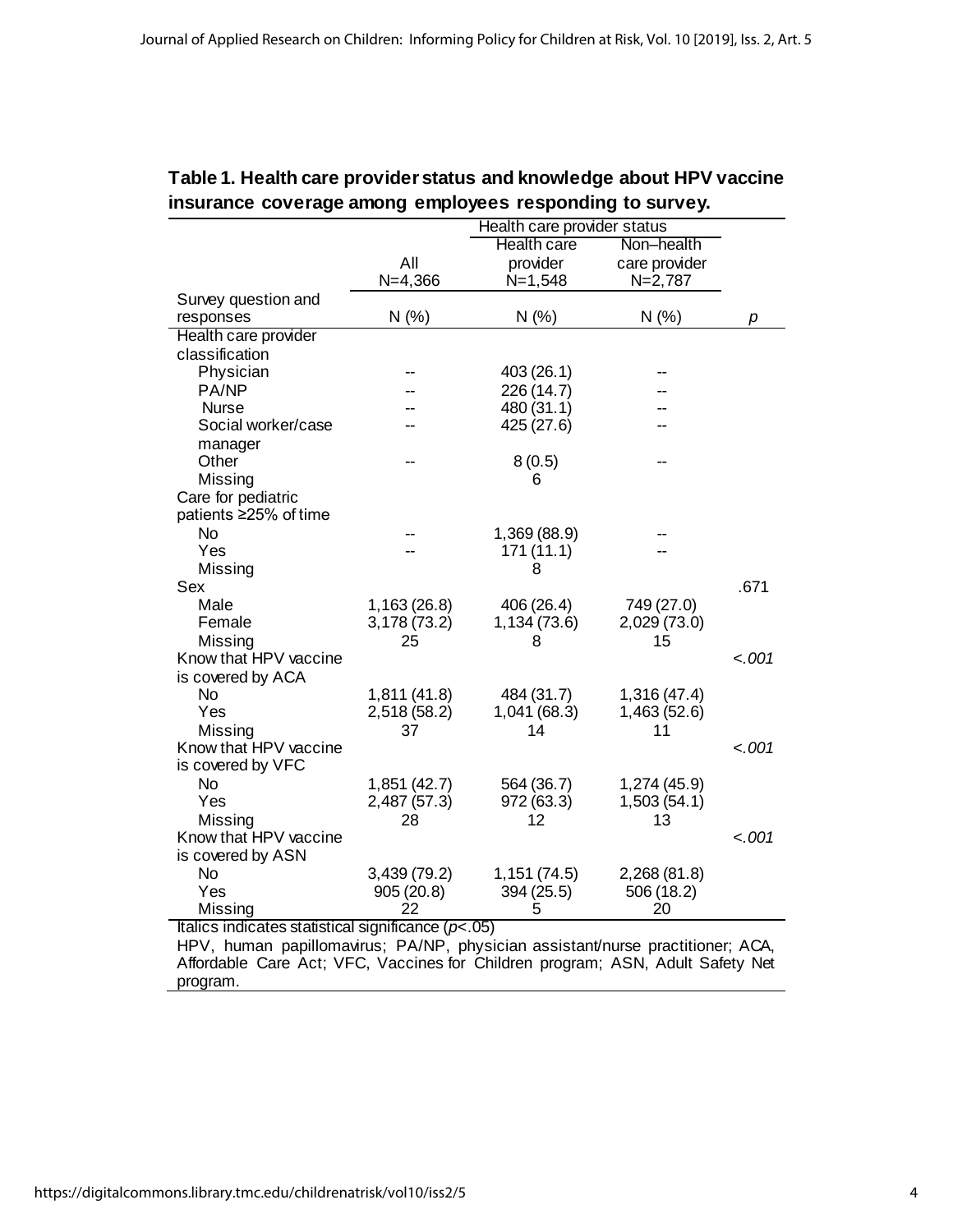#### *Vaccination patterns*

**Table 2** shows the vaccination patterns of respondents overall and by health care provider status. Approximately half of respondents either had completed the vaccine series or indicated that their reason for not being vaccinated was something other than age ineligibility; these respondents (52% of men and 48% of women) were assumed to have been eligible for HPV vaccination. Of those eligible, 13% (80/607) of men and 33% (499/1514) of women had completed the vaccine series. Among eligible individuals, the most common reason for not completing the series among both men and women was lack of knowledge that the vaccine was needed (51% for men and 27% for women). Very few respondents had safety concerns about the vaccine or did not feel they had enough information about the vaccine. The most common write-in reasons for not having completed the vaccine series were not being aware of the vaccine until over age 26 (N=30), already having been diagnosed with HPV infection (N=14), being in a monogamous relationship (N=31), and inconvenience (N=6).

Among men eligible for the HPV vaccine, there was no difference in personal vaccination rates between health care providers and non–health care providers (p=.632). Likewise, reasons for not completing the vaccine series did not differ between these 2 groups (p=.126; **Table 2**). However, among women eligible for the vaccine, providers were significantly more likely than non-providers to have completed the 3-dose series (40% vs 30%; *p*<.001). In addition, among women, providers were significantly less likely than non-providers to cite not knowing they needed the vaccine (20% vs 29%) or safety concerns (6% vs 7%) as the main reason for completing the vaccine series (**Table 2**).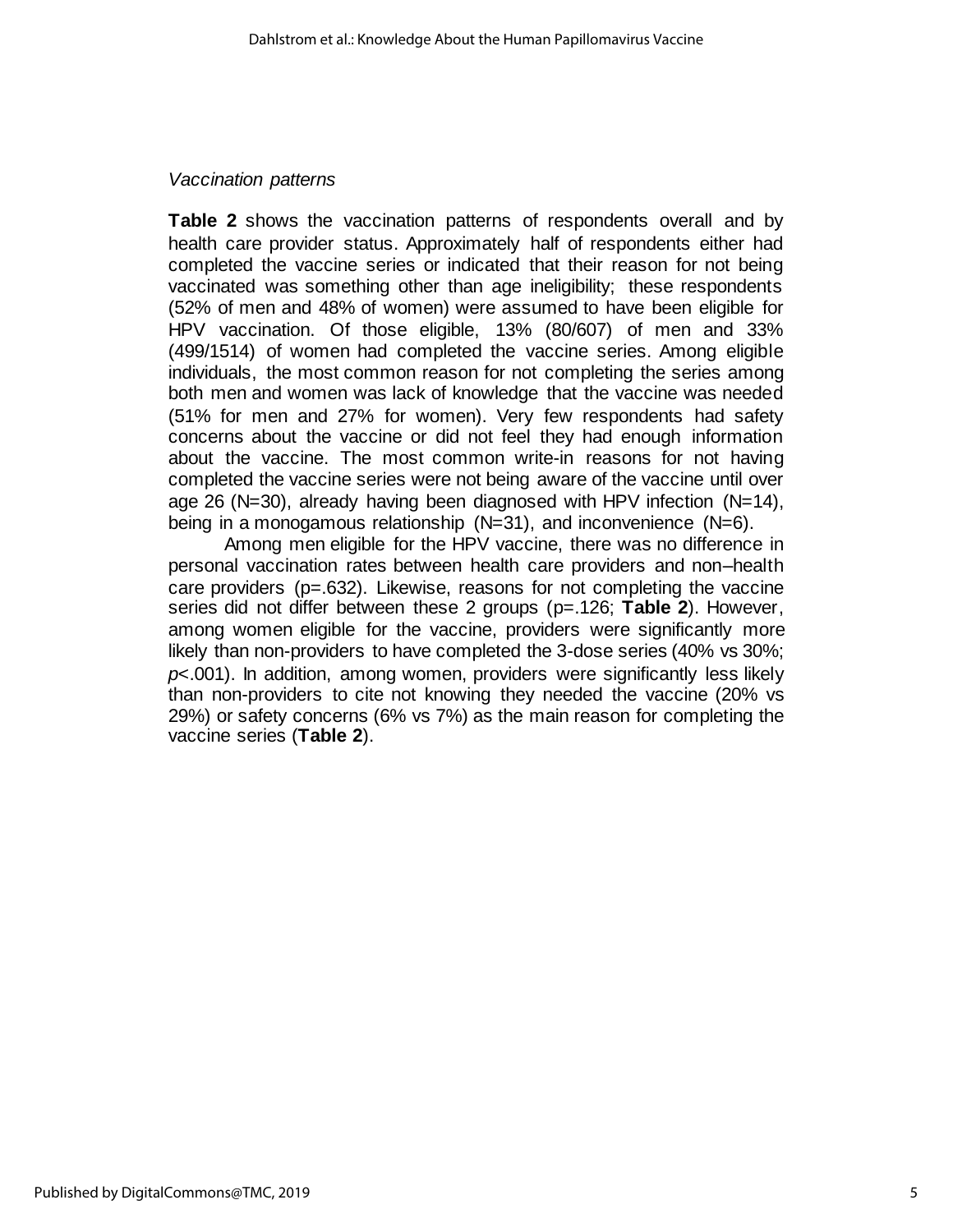|                            | All            |                 | Male            |                 | Female          |                 |
|----------------------------|----------------|-----------------|-----------------|-----------------|-----------------|-----------------|
|                            |                |                 |                 | Non-            |                 | Non-            |
|                            |                |                 | Health          | health          | Health          | health          |
|                            |                |                 | care            | care            | care            | care            |
|                            | Male           | Female          | provider        | provider        | provider        | provider        |
|                            | $N = 1163$     | $N = 3178$      | $N = 406$       | $N = 749$       | $N = 1134$      | $N = 2029$      |
|                            | N(%)           | N(%)            | N(% )           | N(% )           | N(% )           | N(%)            |
| Completed the              |                |                 |                 |                 |                 |                 |
| HPV vaccine                |                |                 |                 |                 |                 |                 |
| series                     |                |                 |                 |                 |                 |                 |
|                            | 527            | 1015            | 144             | 381             | 288             | 721             |
| No                         | (86.8)         | (67.0)          | (85.7)          | (87.2)          | (59.9)          | (70.3)          |
|                            | 80             | 499             | $\overline{24}$ | $\overline{56}$ | 193             | 304             |
| Yes                        | (13.2)         | (33.0)          | (14.3)          | (12.8)          | (40.1)          | (29.7)          |
| Not eligible               | 547            | 1644            | 236             | 306             | 645             | 992             |
| <b>Missing</b>             | $\overline{9}$ | $\overline{20}$ | $\overline{2}$  | $\overline{6}$  | $\overline{8}$  | 12              |
| Reason for not             |                |                 |                 |                 |                 |                 |
| completing if              |                |                 |                 |                 |                 |                 |
| eligible                   |                |                 |                 |                 |                 |                 |
| <b>Started but</b>         | $\overline{3}$ | 50              | $\overline{2}$  | $\overline{1}$  | $\overline{23}$ | $\overline{27}$ |
| never finished             | (0.6)          | (5.0)           | (1.4)           | (0.3)           | (8.1)           | (3.8)           |
| Didn't know it             | 262            | 269             | 66              | 196             | 57              | 210             |
| was needed                 | (50.6)         | (26.8)          | (46.5)          | (52.4)          | (20.1)          | (29.4)          |
| <b>Safety</b>              | 16             | 69              | $\overline{6}$  | 10              | 16              | 52              |
| concerns                   | (3.1)          | (6.9)           | (4.2)           | (2.7)           | (5.6)           | (7.3)           |
| <b>Health care</b>         |                |                 |                 |                 |                 |                 |
| provider did not           | 58             | 210             | 17              | 41              | 57              | 153             |
| recommend it               | (11.2)         | (20.9)          | (12.0)          | (11.0)          | (20.1)          | (21.4)          |
| Don't have                 |                |                 |                 |                 |                 |                 |
| enough                     |                |                 |                 |                 |                 |                 |
| information                |                |                 |                 |                 |                 |                 |
| about the                  | 41             | 84              | 9               | 32              | 21              | 62              |
| vaccine                    | (7.9)          | (8.4)           | (6.3)           | (8.6)           | (7.4)           | (8.7)           |
| Not sexually               | 30             | 91              | 4               | 26              | 35              | 56              |
| active                     | (5.8)          | (9.1)           | (2.8)           | (7.0)           | (12.3)          | (7.8)           |
| Didn't know it             |                |                 |                 |                 |                 |                 |
| was covered by             | 24             | 35              | 9               | 15              | 9               | 25              |
| my insurance               | (4.6)          | (3.5)           | (6.3)           | (4.0)           | (3.2)           | (3.5)           |
|                            | 84             | 195             | 29              | 53              | 66              | 129             |
| Other                      | (16.2)         | (19.4)          | (20.4)          | (14.2)          | (23.2)          | (18.1)          |
| <b>Missing</b>             | $\overline{9}$ | $\overline{12}$ | $\overline{2}$  | 7               | 4               | $\overline{7}$  |
| HPV, human papillomavirus. |                |                 |                 |                 |                 |                 |

**Table 2. HPV vaccination patterns of employees responding to survey by sex and health care provider status.**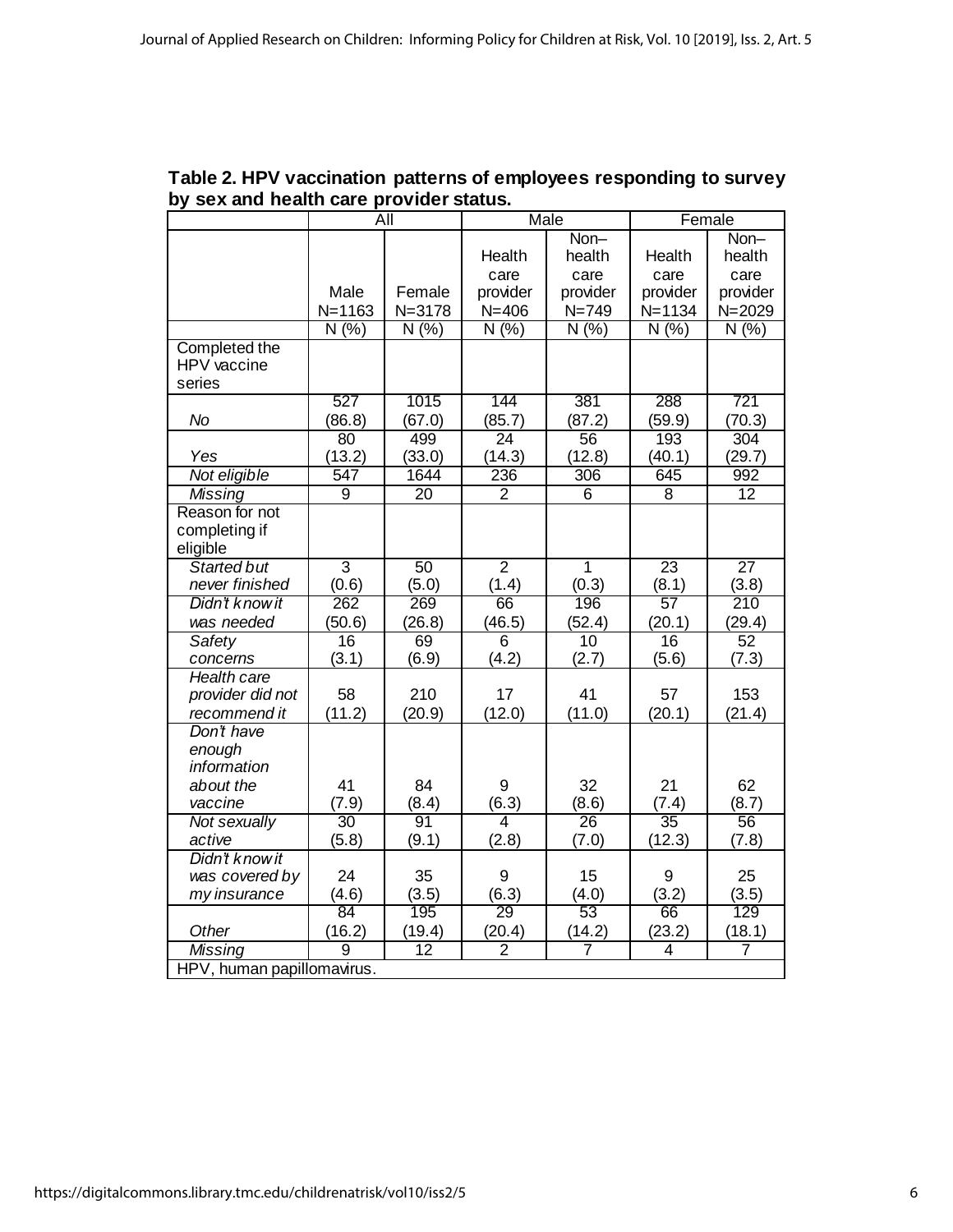Sixty-one percent of the respondents (N=2664) had children. Of 2659 daughters, 2038 (77%) were eligible to be vaccinated, and of 2077 sons, 1562 (75%) were eligible to be vaccinated (**Table 3**). Of the children who were eligible, 899 (44%) girls and 376 (24%) boys had completed the vaccine series. Children of providers were significantly more likely to have completed the vaccine series than were children of non-providers (boys, 29% vs 22%, *p*=.001; girls, 48% vs 42%, *p*=.004). Reasons for not vaccinating children differed for boys and girls (**Table 3 and Figure 1**). Although not knowing that vaccination was needed was a common reason for not vaccinating both boys and girls, this reason was more common for boys than for girls, and providers were less likely to cite this reason than were non-providers. There was no difference in vaccine completion rates between households with both boys and girls and those with only boys or only girls (*p*=.892 and *p*=.991, respectively; data not shown). The majority of participants with children who were too young for vaccination were planning to have children vaccinated when they were old enough (boys, 79%; girls, 82%); providers were significantly more likely than non-providers to indicate such plans (*p*=.010 for girls and *p*=.001 for boys; **Table 3**).

Write-in reasons for not vaccinating children were child is developmentally disabled or autistic and unlikely to become sexually active (N=3), parent does not vaccinate children at all (N=2), pediatrician recommended waiting until child is older (N=3), parent believes that vaccine offers a false sense of security as it does not cover all high-risk HPV types (N=5), long-term side effects are unknown (N=9), doctor did not have vaccine available (N=2), getting all 3 doses is too much trouble (N=3), doctor refuses to give HPV vaccine as it is "not fully covered by insurance" (N=2), parent does not want government to be involved in health care decisions (N=4), and parent believes HPV-related cancers are rare and therefore vaccine is not warranted  $(N=1)$ .

In response to the question whether employees would be willing to bring their children to an immunization clinic if it were offered for employees on the institution's campus on a weekend, 58% of respondents with children expressed an interest.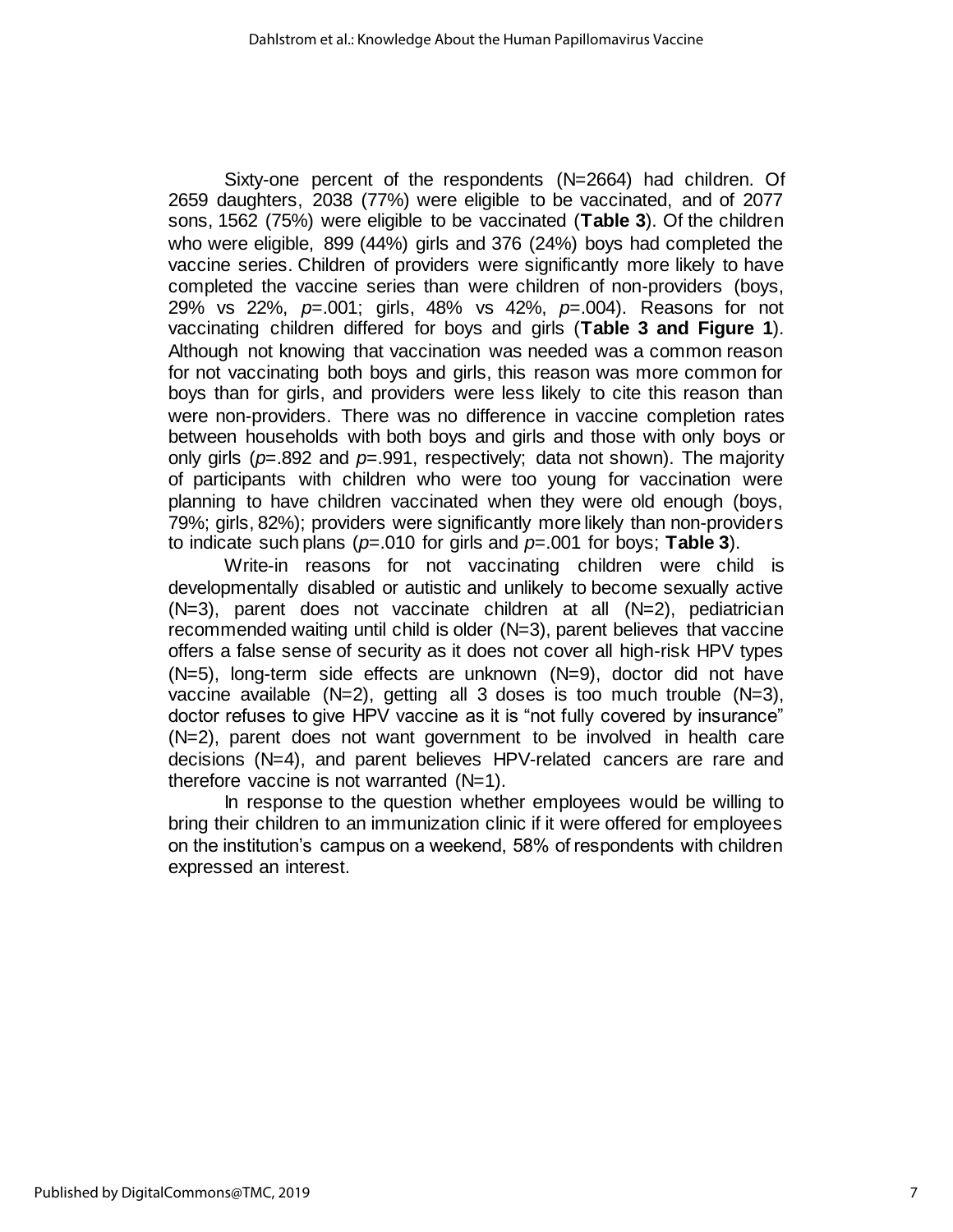|                    | $\overline{All}$ |            | Sons      |                 | Daughters        |                 |
|--------------------|------------------|------------|-----------|-----------------|------------------|-----------------|
|                    |                  |            |           | Non-            |                  | Non-            |
|                    |                  |            | Health    | health          | Health           | health          |
|                    |                  |            | care      | care            | care             | care            |
|                    | Sons             | Daughters  | provider  | provider        | provider         | provider        |
|                    | N=2077           | $N = 2659$ | $N = 801$ | $N = 1238$      | $N = 991$        | $N = 1649$      |
|                    | N(% )            | N(%        | N(% )     | N(% )           | N(% )            | N(% )           |
| Completed the      |                  |            |           |                 |                  |                 |
| HPV vaccine        |                  |            |           |                 |                  |                 |
| series             |                  |            |           |                 |                  |                 |
| No                 | 1186             | 1139(5.9)  | 395(71.3) | 758             | 371              | 761             |
|                    | (75.9)           |            |           | (78.5)          | (51.7)           | (58.3)          |
| <b>Yes</b>         | 376              | 899(44.1)  | 159(28.7) | 215             | 347              | 544             |
|                    | (24.1)           |            |           | (21.5)          | (48.3)           | (41.7)          |
| Not eligible       | $\overline{515}$ | 621        | 247       | 265             | $\overline{273}$ | 344             |
| Reason for         |                  |            |           |                 |                  |                 |
| not completing     |                  |            |           |                 |                  |                 |
| if eligible        |                  |            |           |                 |                  |                 |
| <b>Started but</b> | 35               | 45         | 16        | 19              | 19               | $\overline{26}$ |
| never              | (3.2)            | (4.2)      | (4.4)     | (2.6)           | (5.4)            | (3.7)           |
| finished           |                  |            |           |                 |                  |                 |
| Didn't know        | 390              | 185(17.3)  | 106(29.0) | 283             | 38               | 145             |
| it was             | (35.8)           |            |           | (39.3)          | (10.7)           | (20.4)          |
| needed             |                  |            |           |                 |                  |                 |
| Safety             | 68               | 107(10.0)  | 30        | 38              | 43               | 64              |
| concerns           | (6.2)            |            | (8.2)     | (5.3)           | (12.2)           | (9.0)           |
| <b>Health care</b> |                  |            |           |                 |                  |                 |
| provider did       | 218              | 149 (13.9) | 72        | 145             | 44               | 105             |
| not                | (20.0)           |            | (19.7)    | (20.1)          | (12.4)           | (14.8)          |
| recommend          |                  |            |           |                 |                  |                 |
| it                 |                  |            |           |                 |                  |                 |
| Don't have         |                  |            |           |                 |                  |                 |
| enough             | 104              | 95         | 31        | 71              | 30               | 65              |
| information        | (9.5)            | (8.9)      | (8.5)     | (9.9)           | (8.5)            | (9.1)           |
| about the          |                  |            |           |                 |                  |                 |
| vaccine            |                  |            |           |                 |                  |                 |
| Child not          | $\overline{20}$  | 175(16.4)  | 7         | $\overline{13}$ | 67               | 108             |
| sexually           | (1.8)            |            | (1.9)     | (1.8)           | (18.9)           | (15.2)          |
| active             |                  |            |           |                 |                  |                 |
| Didn't know        |                  |            |           |                 |                  |                 |
| it was             | 1                | 21         | 1         | 0               | 6                | 15              |
| covered by         | (0.1)            | (2.0)      | (0.3)     |                 | (1.7)            | (2.1)           |
| my                 |                  |            |           |                 |                  |                 |
| insurance          |                  |            |           |                 |                  |                 |
| Other              | 255              | 293(27.4)  | 103(28.1) | 151             | 107              | 184             |
|                    | (23.4)           |            |           | (21.0)          | (30.2)           | (25.8)          |

## **Table 3. HPV vaccination patterns of children of employees responding to survey by health care provider status.**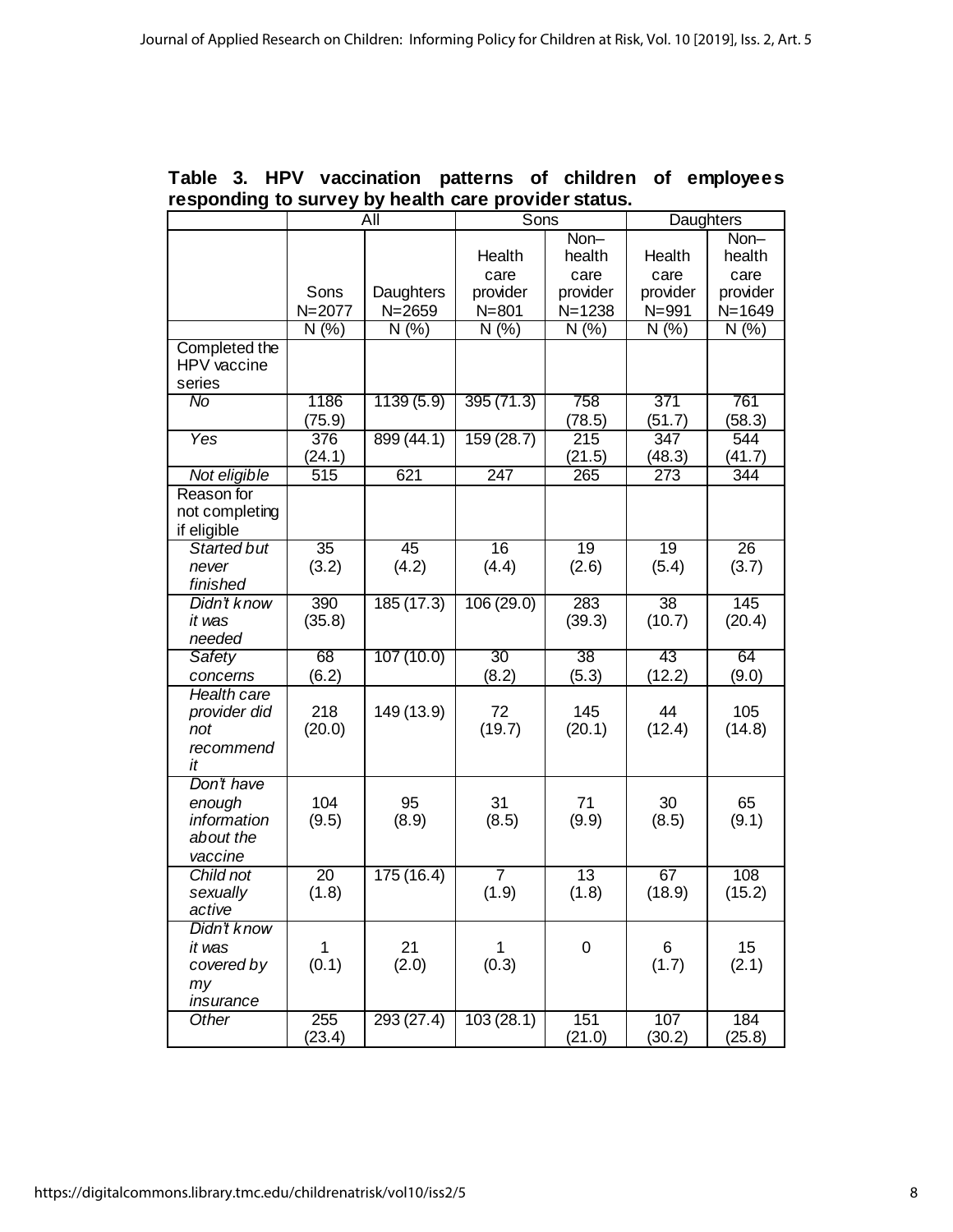| Missing                    | 95     | 69         | 29         | 65     | 17     | 49     |
|----------------------------|--------|------------|------------|--------|--------|--------|
| If child too               |        |            |            |        |        |        |
| young, plan to             |        |            |            |        |        |        |
| vaccinate                  |        |            |            |        |        |        |
| when old                   |        |            |            |        |        |        |
| enough                     |        |            |            |        |        |        |
| No                         | 99     | 97         | 34         | 65     | 31     | 66     |
|                            | (21.2) | (18.0)     | (14.9)     | (27.7) | (13.3) | (21.9) |
| Yes                        | 367    | 442 (82.0) | 194 (85.1) | 170    | 203    | 236    |
|                            | (78.8) |            |            | (72.3) | (86.8) | (78.2) |
| HPV, human papillomavirus. |        |            |            |        |        |        |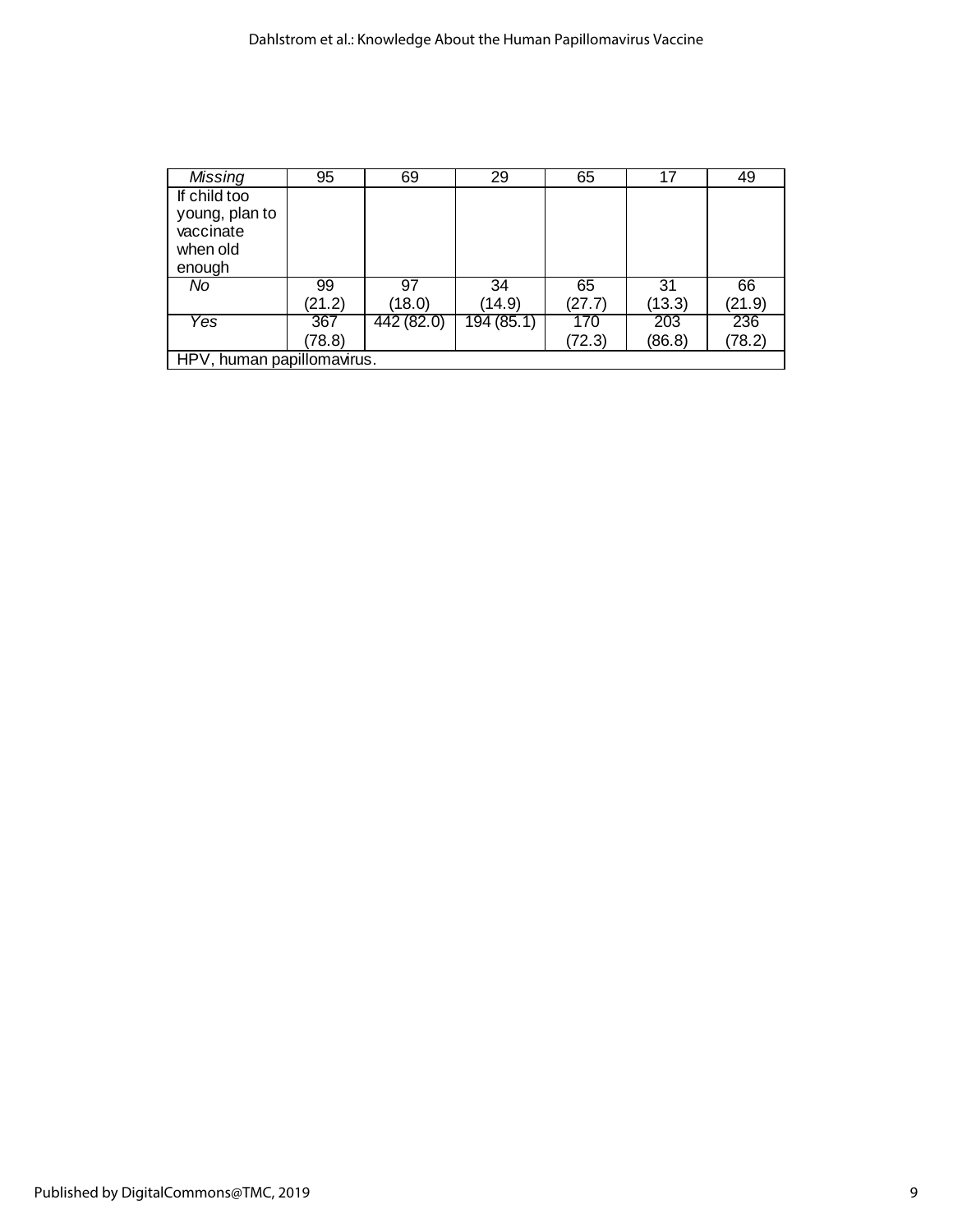

**Figure 1. Reasons given by employees for not vaccinating their eligible children against HPV.**

# **DISCUSSION**

In this survey study of employees at a tertiary cancer center, we found that the majority of eligible employees and employees' eligible children had not completed the HPV vaccine series, and employees' knowledge about the HPV vaccine was lacking. We were surprised by these findings in this group with such close contact with people with cancer.

Only 44% of respondents' eligible daughters and 24% of respondents' eligible sons had completed the HPV vaccine series at the time the survey was conducted. These rates were approximately the same as the 2015 national and Texas-specific rates of 42% and 41%, respectively, for girls and 28% and 24%, respectively, for boys as well as approximately the same as rates for the city of Houston, Texas, where our institution is located (43% for girls and 23% for boys).<sup>17</sup> The HPV vaccination rate among eligible employees was lower than that of employees' children (13% of men and 33% of women). This appears to be due to, in part, a lack of information in the years immediately following vaccine introduction and a lack of a recommendation from a provider.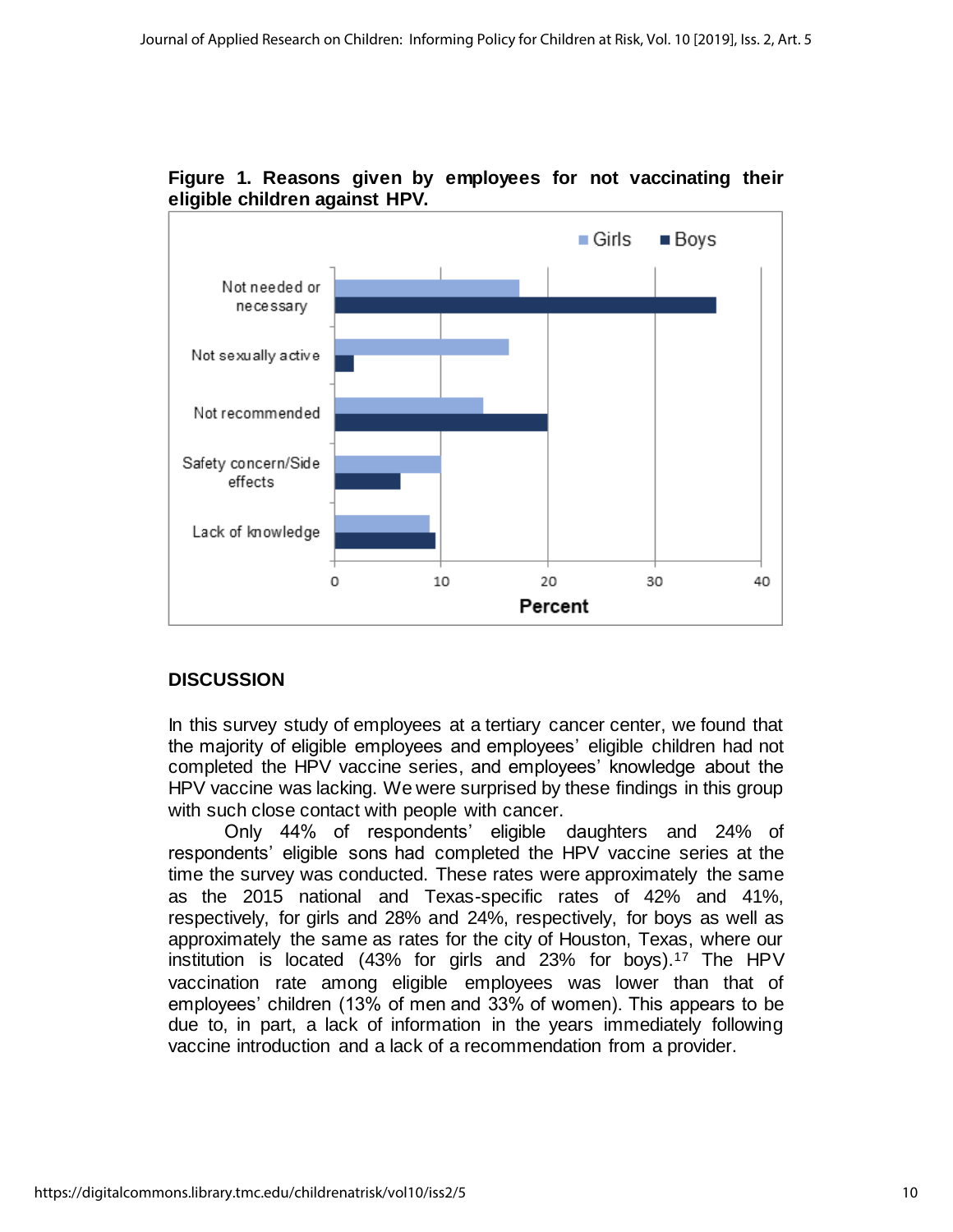Our results are largely consistent with psychosocial barriers to HPV vaccination described previously, including knowledge of vaccine and recommendations, perceived benefits and susceptibility, perceived vaccine safety, and provider recommendation.<sup>18,19</sup> Importantly, studies have consistently shown that one of the most important factors for parents in deciding to vaccinate is a strong recommendation from a health care provider.8,20,21 In our study, we found that 14% of respondents with vaccineeligible but unvaccinated daughters and 20% of respondents with vaccineeligible but unvaccinated sons cited lack of recommendation from a provider as the main reason for lack of vaccination. These findings regarding lack of recommendation from a provider agree with previously reported findings from a national survey.<sup>8</sup> Unfortunately, some respondents reported that their provider had advised waiting until the child was older than 12 years even though the CDC recommendation is to vaccinate 11- and 12-yearolds. In other cases, the provider did not have the vaccine available.

Concerning insurance coverage and cost of the vaccine, some respondents reported that their provider did not offer the vaccine because it was not "fully covered by insurance." These responses reflect provider lack of knowledge about the vaccine and insurance coverage; most eligible individuals in fact qualify to receive the HPV vaccine at no or low cost through the Affordable Care Act, Vaccines for Children program, or Adult Safety Net program. Many survey respondents, even providers, were unaware of this fact. Concerns about cost of vaccine have previously been reported in other U.S. surveys.<sup>9,19</sup>

The low vaccination rate among employees themselves seems to be a reflection of being unaware of the vaccine or necessity for it as has been seen with providers and survivors regarding knowledge of effectiveness, timeliness, safety, and coverage and willingness to vaccinate or get family members vaccinated.<sup>22-24</sup> In a Web-based survey of parents to 11- to 17year old males in the United States, more than half of parents reported not vaccinating their son because they did not have a recommendation from a provider; however, vaccine acceptability was high, indicating that vaccination uptake could be greatly increased with strong and consistent recommendations from providers.<sup>25</sup>

What is discouraging about most published HPV intervention programs is that benefits of multimodality interventions involving the most effective interventions have limited change in vaccination rate of 9% to14% improvement after interventions were employed.<sup>26,27</sup> And although it takes time to change societal beliefs and behaviors, new methods of "moving the dial" towards a pro-vaccine country are needed.28,29 This is especially true due to the strength of the anti-vax community as evidenced by the recent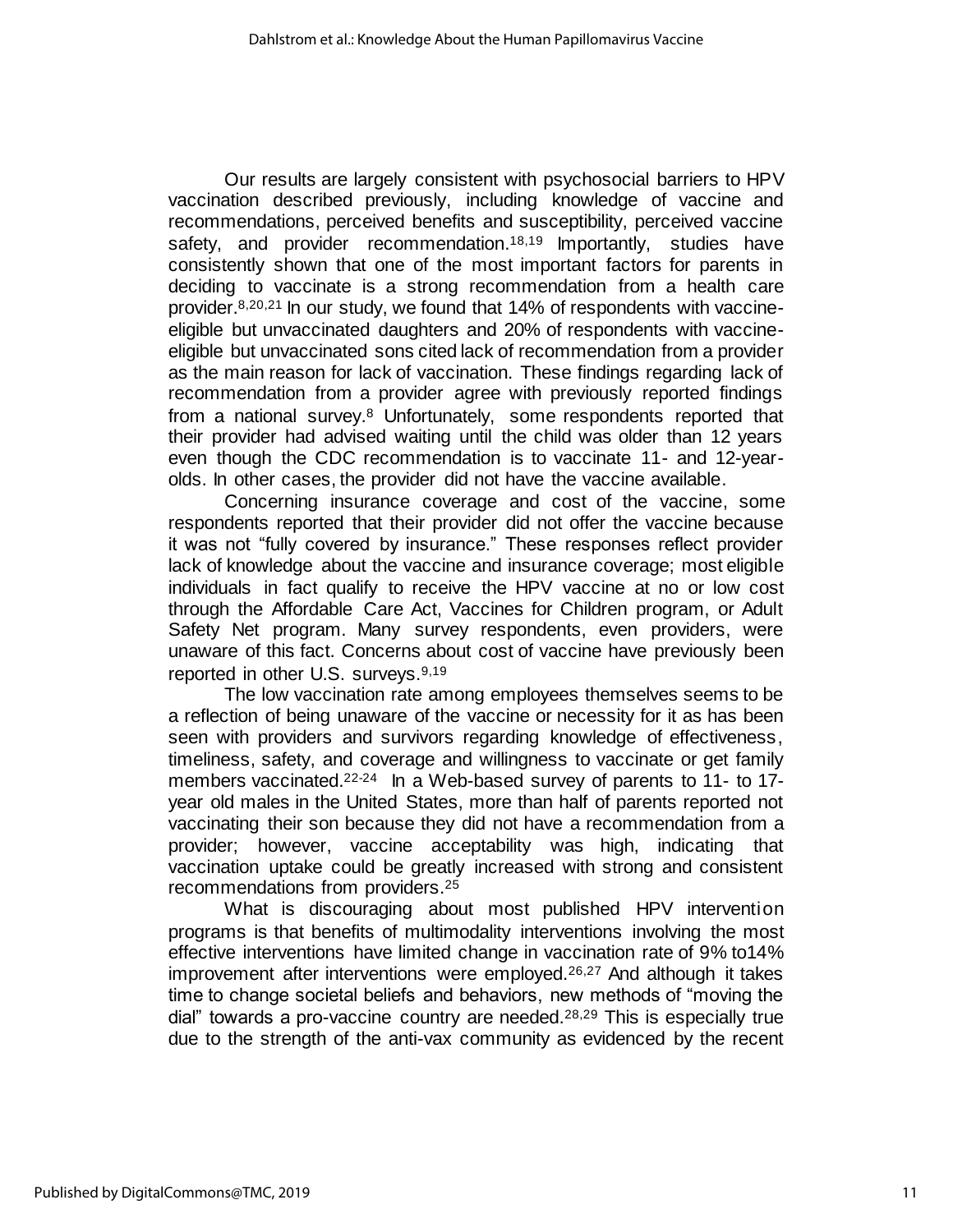threat made towards a pediatrician for an educational Tick Tock video or a practice.30,31 In a major cancer center where a significant number of HPVrelated cancers are treated, and where there is strong support for HPV vaccination, our survey set out to explore if our employees were behind this mission to prevent further HPV-related cancers. What we found through this survey is that despite close contact with cancer patients, our employees, and even our survivors of HPV-related diseases, were no more educated or vaccinated than the general population.

Workplace health promotion programs are encouraged by the CDC. <sup>32</sup> Our institution is committed to improving the health of its employees and offers health promotion programs, including yearly flu vaccination programs, resources for smoking cessation and stress management, nutrition education, and a fitness center. As a result of this survey, HPV vaccination education can now be seen as a need for our employees, and our institution has been conducting an educational campaign on the benefits of HPV vaccination. The campaign currently includes online resources and informational talks at department meetings as well as posters and interactive educational materials available to employees, patients, and visitors throughout the campus.

#### *Limitations*

The main limitation of this study was the low response rate. We took measures to increase the response rate, such as having the president send an institution-wide email, having division heads send reminders, and placing a prominent article in the employee newsletter. Despite these efforts, only 21% of employees completed the survey. It is possible that only employees with strongly held beliefs, either for or against HPV vaccination, chose to respond. Furthermore, some employees may have thought that the survey did not pertain to them and thus did not respond. For example, in our own experiences talking with colleagues, we found that many male employees seemed surprised when they were verbally asked to take the survey, stating, "I thought this was only for girls" or something similar. The survey was available online, and it is possible that some groups of employees did not have online access. The response rate varied according to employee classification, with a higher proportion of faculty than of other employees responding. It is possible that reminder emails sent out by department heads were more likely to be sent to faculty than to all department employees. Finally, we did not ask for the age of respondents or their children, and we assumed that employees and children were eligible to be vaccinated if the employee or parent did not choose "not eligible" as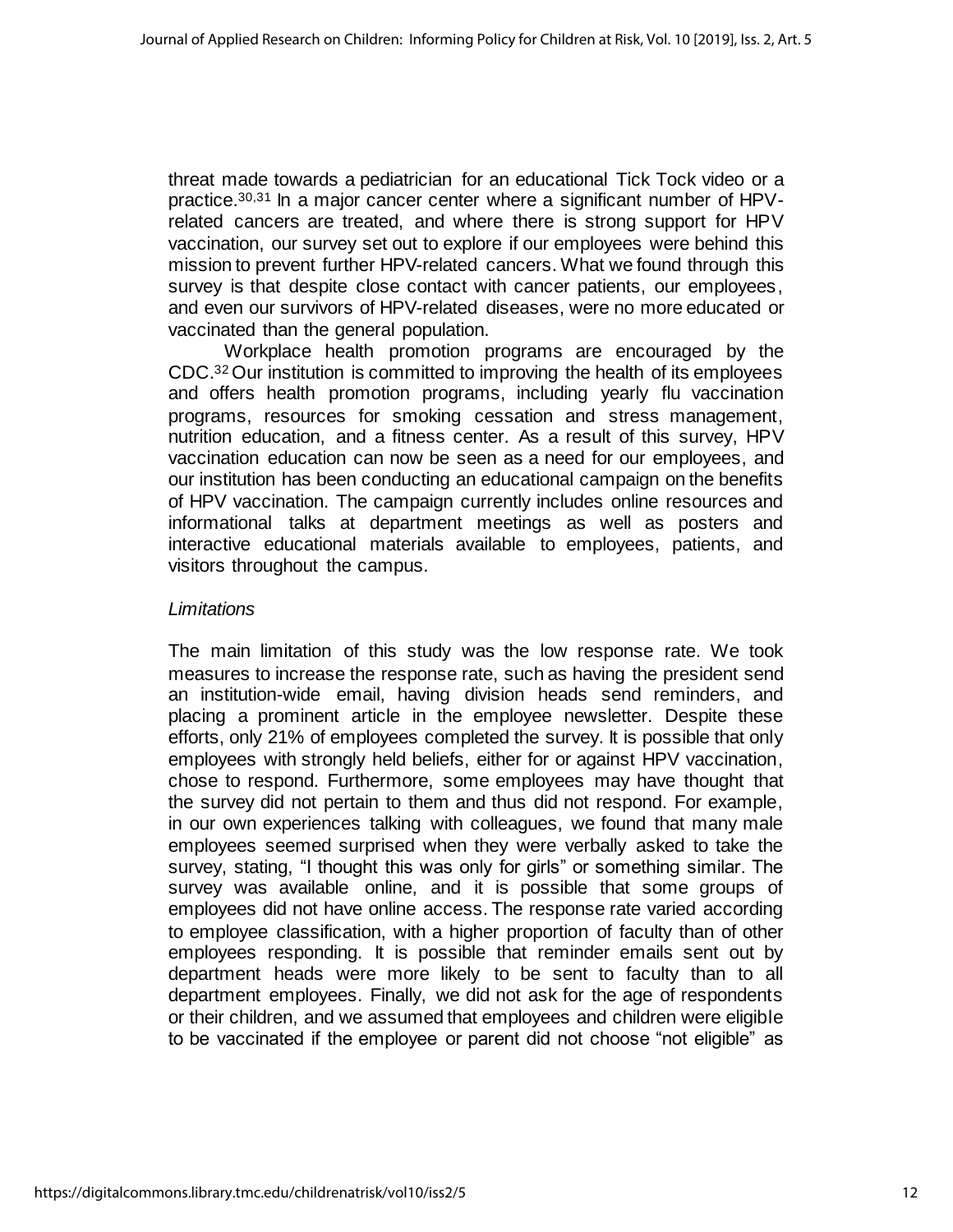the reason why someone was not vaccinated. This assumption resulted in half of respondents being classified as eligible for HPV vaccination. It is possible that age-eligible respondents were more likely to respond to the survey or those respondents who were not in fact eligible for HPV vaccination chose other reasons for not being vaccinated and were incorrectly classified as eligible for vaccination. Furthermore, the response to the survey questions pertaining to reasons for not completing the vaccine series included the option "wasn't eligible (born before 1980)," which would only apply to girls since the vaccine was not available for boys until 2010 (questions 9, 10, 12, and 15). Therefore, this could result in misclassification of men (or sons) because they in fact were not eligible if they were born before 1984. Despite these limitations, the vaccination rates were approximately equivalent to population rates previously reported for Houston, and reasons for not vaccinating corresponded to those reported in larger population-based studies.

## *Future directions*

Hospitals and other health care organizations have an opportunity to be leaders in workplace health promotion by adopting policies that not only benefit the health and well-being of their employees but also serve as role models for the community. Moreover, health care workers are often a main source of health information for the public and should therefore be knowledgeable about issues pertaining to public health. Literature exists regarding the safety and efficacy of the vaccine; however, new methods and platforms regarding education about disease prevention are needed. Although education is a start, it will take time and will likely not be enough.<sup>33</sup> We will use the results from this study to develop targeted education to increase our employees' knowledge regarding HPV vaccination.

# **CONCLUSION**

Opportunities exist to educate health care workers about the benefits of the HPV vaccine and to increase the number of providers who recommend HPV vaccination to their patients.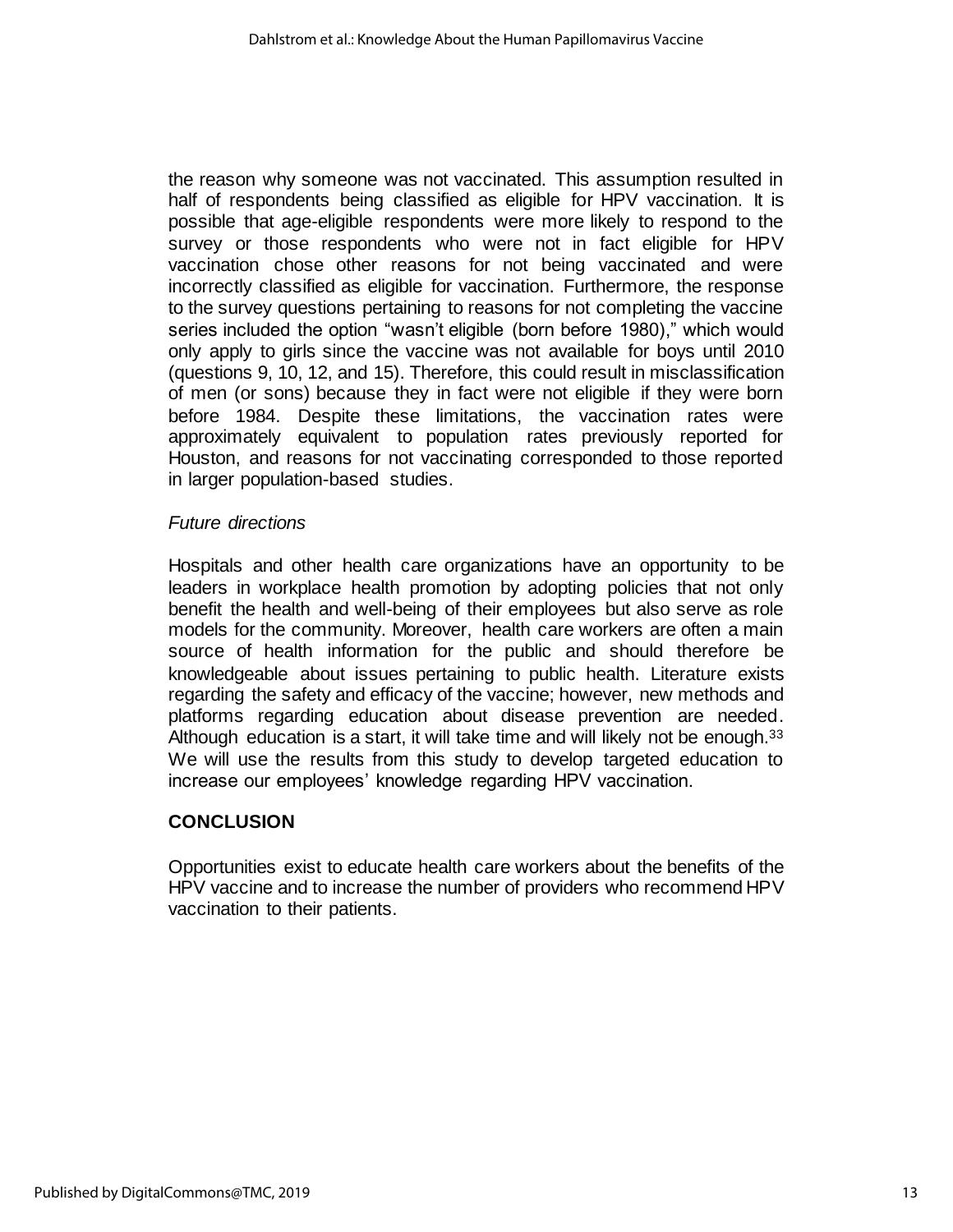# **REFERENCES**

1. Markowitz LE, Dunne EF, Saraiya M, et al. Quadrivalent human papillomavirus vaccine: recommendations of the Advisory Committee on Immunization Practices (ACIP). *MMWR Recomm Rep*. 2007;56(RR-2):1- 24.

2. Petrosky E, Bocchini JA Jr, Hariri S, et al. Use of 9-valent human papillomavirus (HPV) vaccine: updated HPV vaccination recommendations of the Advisory Committee on Immunization Practices. *MMWR Morb Mortal Wkly Rep*. 2015;64(11):300-304.

3. Hariri S, Bennett NM, Niccolai LM, et al. Reduction in HPV 16/18 associated high grade cervical lesions following HPV vaccine introduction in the United States - 2008-2012. *Vaccine*. 2015;33(13):1608-1613.

4. Benard VB, Castle PE, Jenison SA, et al. Population-based incidence rates of cervical intraepithelial neoplasia in the human papillomavirus vaccine era. *JAMA Oncol*. 2017;3(6):833-837.

5. Guo F, Cofie LE, Berenson AB. Cervical cancer incidence in young U.S. females after human papillomavirus vaccine introduction. *Am J Prev Med*. 2018;55(2):197-204.

6. Drolet M, Benard E, Perez N, Brisson M, HPV Vaccination Impact Study Group. Population-level impact and herd effects following the introduction of human papillomavirus vaccination programmes: updated systematic review and meta-analysis. *Lancet*. 2019;394(10197):497-509.

7. U.S. Department of Health and Human Services, Office of Disease Prevention and Health Promotion. Healthy People 2020. Washington, DC. [http://www.healthypeople.gov/2020/topics-objectives/topic/immunization](http://www.healthypeople.gov/2020/topics-objectives/topic/immunization-and-infectious-diseases/objectives)[and-infectious-diseases/objectives.](http://www.healthypeople.gov/2020/topics-objectives/topic/immunization-and-infectious-diseases/objectives) Accessed April 7, 2020.

8. Walker TY, Elam-Evans LD, Yankey D, et al. National, regional, state, and selected local area vaccination coverage among adolescents aged 13-17 years - United States, 2018. *MMWR Morb Mortal Wkly Rep*. 2019;68(33):718-723.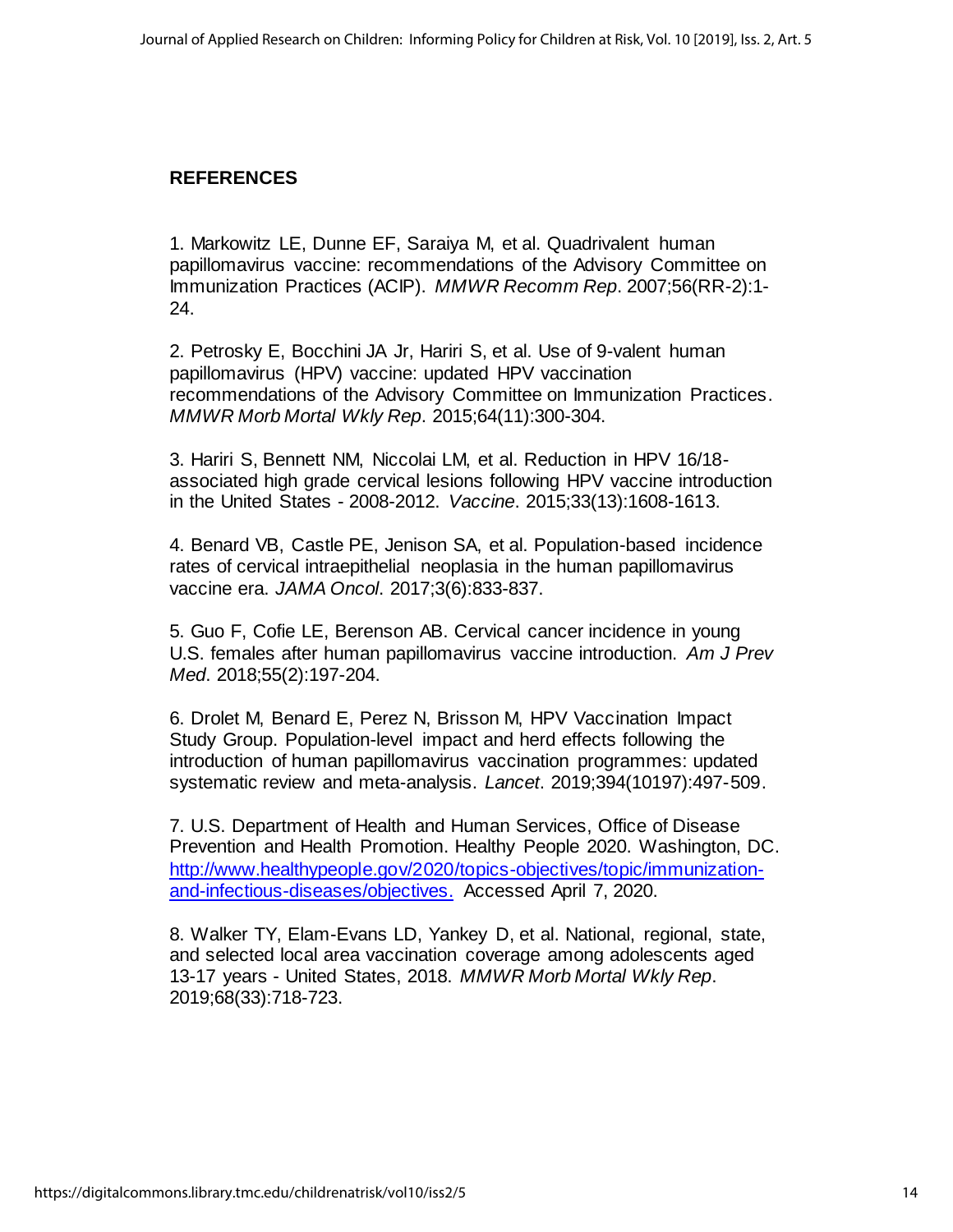9. Holman DM, Benard V, Roland KB, Watson M, Liddon N, Stokley S. Barriers to human papillomavirus vaccination among US adolescents: a systematic review of the literature. *JAMA Pediatr*. 2014;168(1):76-82.

10. Perkins RB, Clark JA. Providers' attitudes toward human papillomavirus vaccination in young men: challenges for implementation of 2011 recommendations. *Am J Mens Health*. 2012;6(4):320-323.

11. Berenson AB, Rahman M. Gender differences among low income women in their intent to vaccinate their sons and daughters against human papillomavirus infection. *J Pediatr Adolesc Gynecol*. 2012;25(3):218-220.

12. Reimer RA, Houlihan AE, Gerrard M, Deer MM, Lund AJ. Ethnic differences in predictors of HPV vaccination: comparisons of predictors for Latina and non-Latina white women. *J Sex Res*. 2013;50(8):748-756.

13. Quinn GP, Murphy D, Malo TL, Christie J, Vadaparampil ST. A national survey about human papillomavirus vaccination: what we didn't ask, but physicians wanted us to know. *J Pediatr Adolesc Gynecol*. 2012;25(4):254-258.

14. Goff SL, Mazor KM, Gagne SJ, Corey KC, Blake DR. Vaccine counseling: a content analysis of patient-physician discussions regarding human papilloma virus vaccine. *Vaccine*. 2011;29(43):7343-7349.

15. Luque JS, Raychowdhury S, Weaver M. Health care provider challenges for reaching Hispanic immigrants with HPV vaccination in rural Georgia. *Rural Remote Health*. 2012;12(2):1975.

16. Bastani R, Glenn BA, Tsui J, et al. Understanding suboptimal human papillomavirus vaccine uptake among ethnic minority girls. *Cancer Epidemiol Biomarkers Prev*. 2011;20(7):1463-1472.

17. Reagan-Steiner S, Yankey D, Jeyarajah J, et al. National, regional, state, and selected local area vaccination coverage among adolescents aged 13-17 years--United States, 2015. *MMWR Morb Mortal Wkly Rep*. 2016;65(33):850-858.

18. The University of Texas MD Anderson Cancer Center. HPV vaccine uptake in Texas pediatric care settings: 2014-2015 Environmental Scan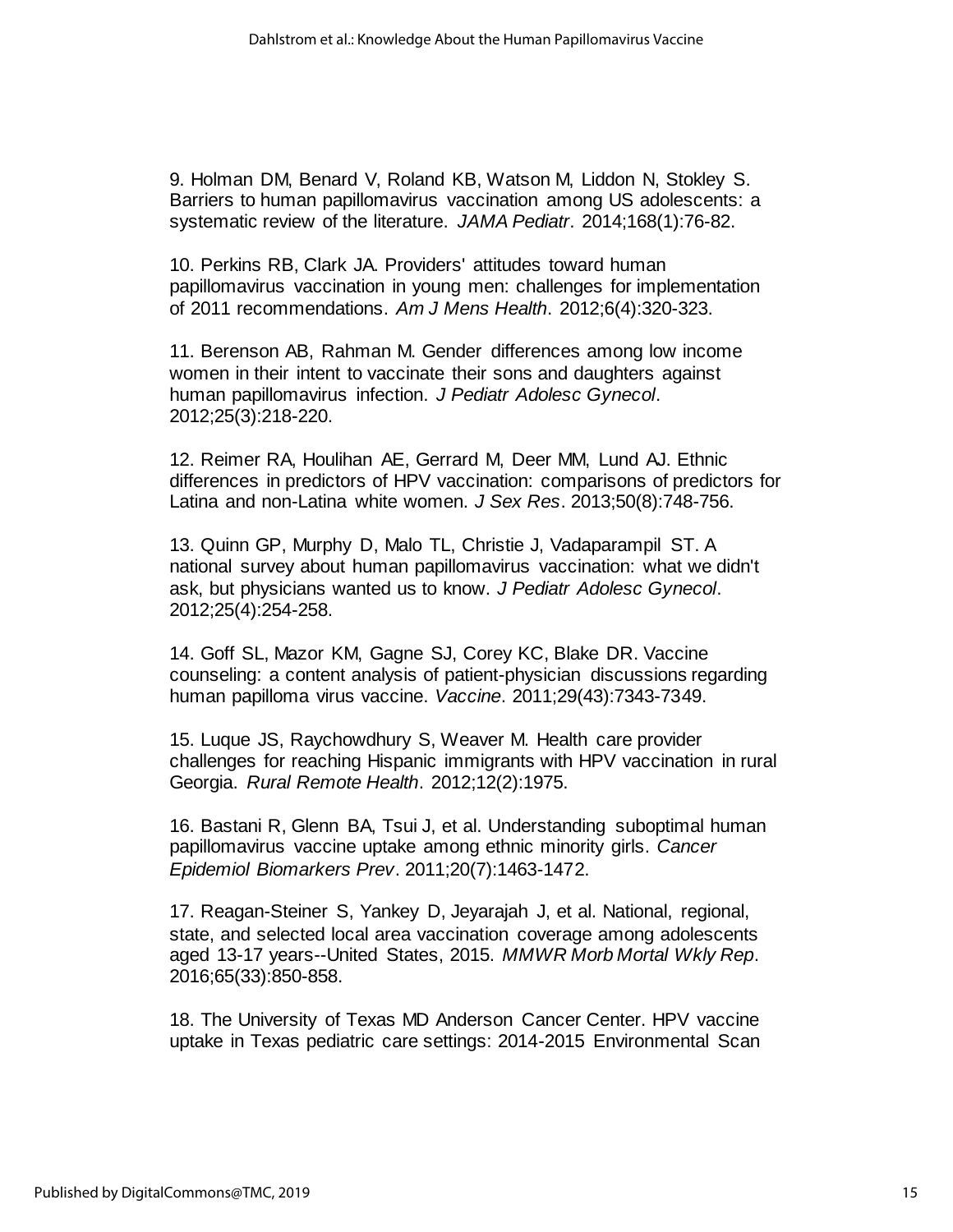Report. [http://www.texascancer.info/hpv/#educationalmaterials.](http://www.texascancer.info/hpv/#educationalmaterials) Updated 2015. Accessed April 7, 2020.

19. Rodriguez SA, Mullen PD, Lopez DM, Savas LS, Fernandez ME. Factors associated with adolescent HPV vaccination in the U.S.: a systematic review of reviews and multilevel framework to inform intervention development. *Prev Med*. 2020;131:105968.

20. Lu PJ, Yankey D, Fredua B, et al. Association of provider recommendation and human papillomavirus vaccination initiation among male adolescents aged 13-17 years--United States. *J Pediatr*. 2019;206:33-41.e1.

21. Gilkey MB, Calo WA, Moss JL, Shah PD, Marciniak MW, Brewer NT. Provider communication and HPV vaccination: the impact of recommendation quality. *Vaccine*. 2016;34(9):1187-1192.

22. Henrikson NB, Tuzzio L, Gilkey MB, McRee AL. "You're never really off time": healthcare providers' interpretations of optimal timing for HPV vaccination. *Prev Med Rep*. 2016;4:94-97.

23. Rosen BL, Shepard A, Kahn JA. US health care clinicians' knowledge, attitudes, and practices regarding human papillomavirus vaccination: a qualitative systematic review. *Acad Pediatr*. 2018;18(2S):S53-S65.

24. Shelal Z, Cho D, Urbauer DL, et al. Knowledge matters and empowers: HPV vaccine advocacy among HPV-related cancer survivors. *Support Care Cancer*. 2019. doi 10.1007/s00520-019-05035-1.

25. Donahue KL, Stupiansky NW, Alexander AB, Zimet GD. Acceptability of the human papillomavirus vaccine and reasons for non-vaccination among parents of adolescent sons. *Vaccine*. 2014;32(31):3883-3885.

26. Community Preventive Services Task Force. Increasing appropriate vaccination: health care system-based interventions implemented in combination. The Community Guide Web site. [https://www.thecommunityguide.org/sites/default/files/assets/Vaccination-](https://www.thecommunityguide.org/sites/default/files/assets/Vaccination-Health-Care-System-Based.pdf)[Health-Care-System-Based.pdf.](https://www.thecommunityguide.org/sites/default/files/assets/Vaccination-Health-Care-System-Based.pdf) Published October 2014. Updated 2015. Accessed April 7, 2020.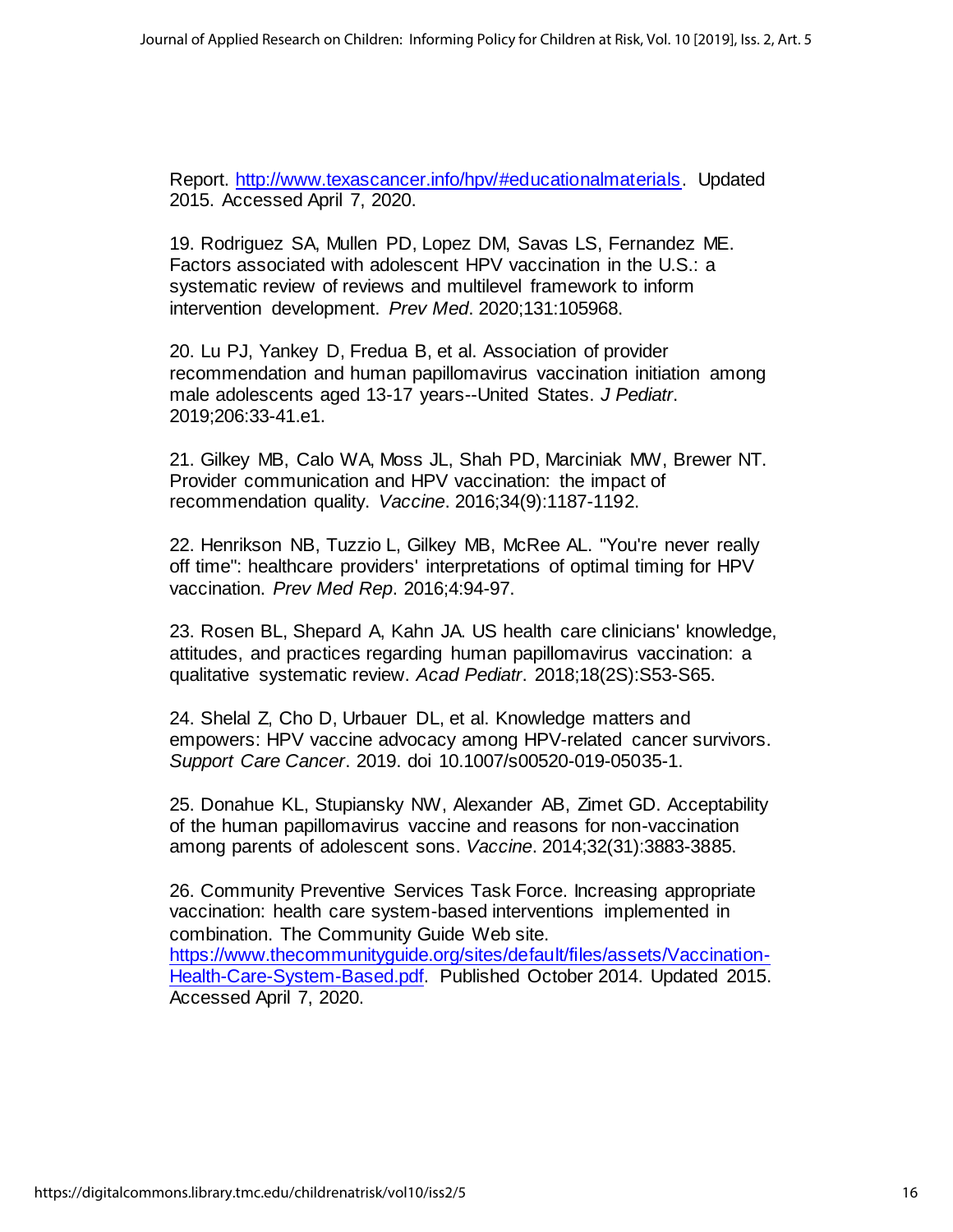27. Community Preventive Services Task Force. Increasing appropriate vaccination: Community-based interventions implemented in combination. The Community Guide Web site.

[https://www.thecommunityguide.org/sites/default/files/assets/Vaccination-](https://www.thecommunityguide.org/sites/default/files/assets/Vaccination-Community-Based-in-Combination.pdf)[Community-Based-in-Combination.pdf.](https://www.thecommunityguide.org/sites/default/files/assets/Vaccination-Community-Based-in-Combination.pdf) Published 10/2014. Updated 2015. Accessed April 7, 2020.

28. Massey PM, Budenz A, Leader A, Fisher K, Klassen AC, Yom-Tov E. What drives health professionals to tweet about #HPVvaccine? Identifying strategies for effective communication. *Prev Chronic Dis*. 2018;15:E26.

29. The Editorial Board. How to inoculate against anti-vaxxers. *New York Times*. January 19, 2019.

[https://www.nytimes.com/2019/01/19/opinion/vaccines-public-health.html.](https://www.nytimes.com/2019/01/19/opinion/vaccines-public-health.html)  Accessed April 7, 2020.

30. Lee BY. How this vaccination video went viral, but resulted in threats against pediatrician. *Forbes*. January 19, 2020. [https://www.forbes.com/sites/brucelee/2020/01/19/how-this-pro](https://www.forbes.com/sites/brucelee/2020/01/19/how-this-pro-vaccination-video-went-viral-but-resulted-in-threats-against-pediatrician/#18f50371516a)[vaccination-video-went-viral-but-resulted-in-threats-against](https://www.forbes.com/sites/brucelee/2020/01/19/how-this-pro-vaccination-video-went-viral-but-resulted-in-threats-against-pediatrician/#18f50371516a)[pediatrician/#18f50371516a.](https://www.forbes.com/sites/brucelee/2020/01/19/how-this-pro-vaccination-video-went-viral-but-resulted-in-threats-against-pediatrician/#18f50371516a) Accessed April 7, 2020.

31. Hoffman BL, Felter EM, Chu KH, et al. It's not all about autism: the emerging landscape of anti-vaccination sentiment on Facebook. *Vaccine*. 2019;37(16):2216-2223.

32. Centers for Disease Control and Prevention. Workplace health model. CDC Workplace Health Promotion Web site. [https://www.cdc.gov/workplacehealthpromotion/model/index.html.](https://www.cdc.gov/workplacehealthpromotion/model/index.html)  Published May 2016. Updated 2016. Accessed April 7, 2020.

33. Corace K, Garber G. When knowledge is not enough: changing behavior to change vaccination results. *Hum Vaccin Immunother*. 2014;10(9):2623-2624.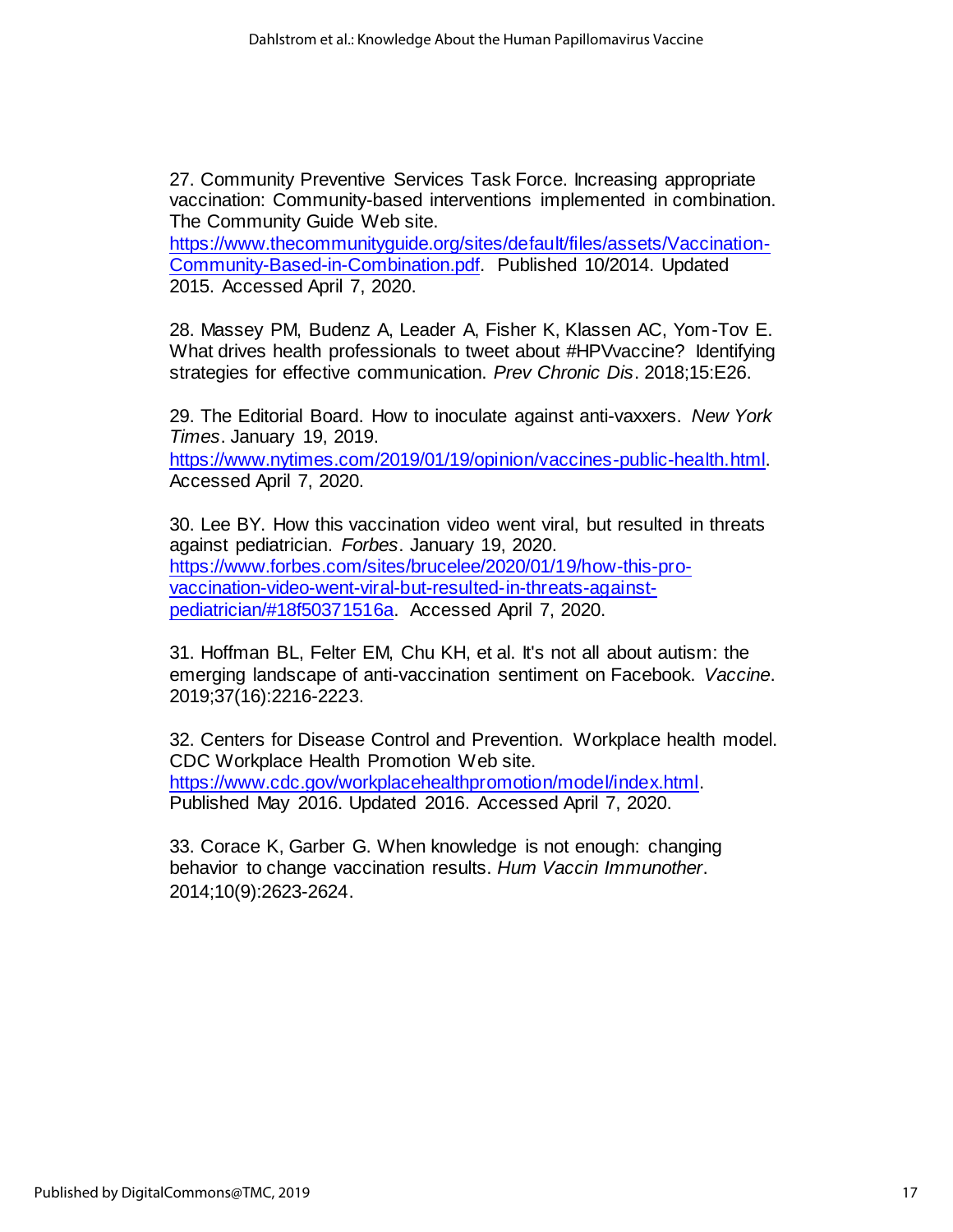# **APPENDIX**

## **HPV Vaccine Survey**

- 1. What is your employee classification?
	- a. Faculty
	- b. Administrative
	- c. Classified
	- d. Student/Trainee
- 2. Are you a health-care provider?
	- a. Yes
	- b. No

*If no, skip to Q5*

- 3. What is your classification?
	- a. Physician
	- b. Physician assistant or nurse practitioner
	- c. Nursing
	- d. Social worker/case manager
	- e. Other \_\_\_\_\_\_\_\_\_
- 4. Do you care for pediatric patients (age <18 years) at least 25% of the time?
	- a. Yes
	- b. No
- 5. What is your gender?
	- a. Male
	- b. Female
- 6. The HPV vaccine series is covered by almost all insurance companies including those in the Affordable Care Act (Obama Care). Did you know this?
	- a. Yes
	- b. No
- 7. The HPV vaccine series is covered by the vaccines for eligible children program for children under age 18. Did you know this? a. Yes
	- b. No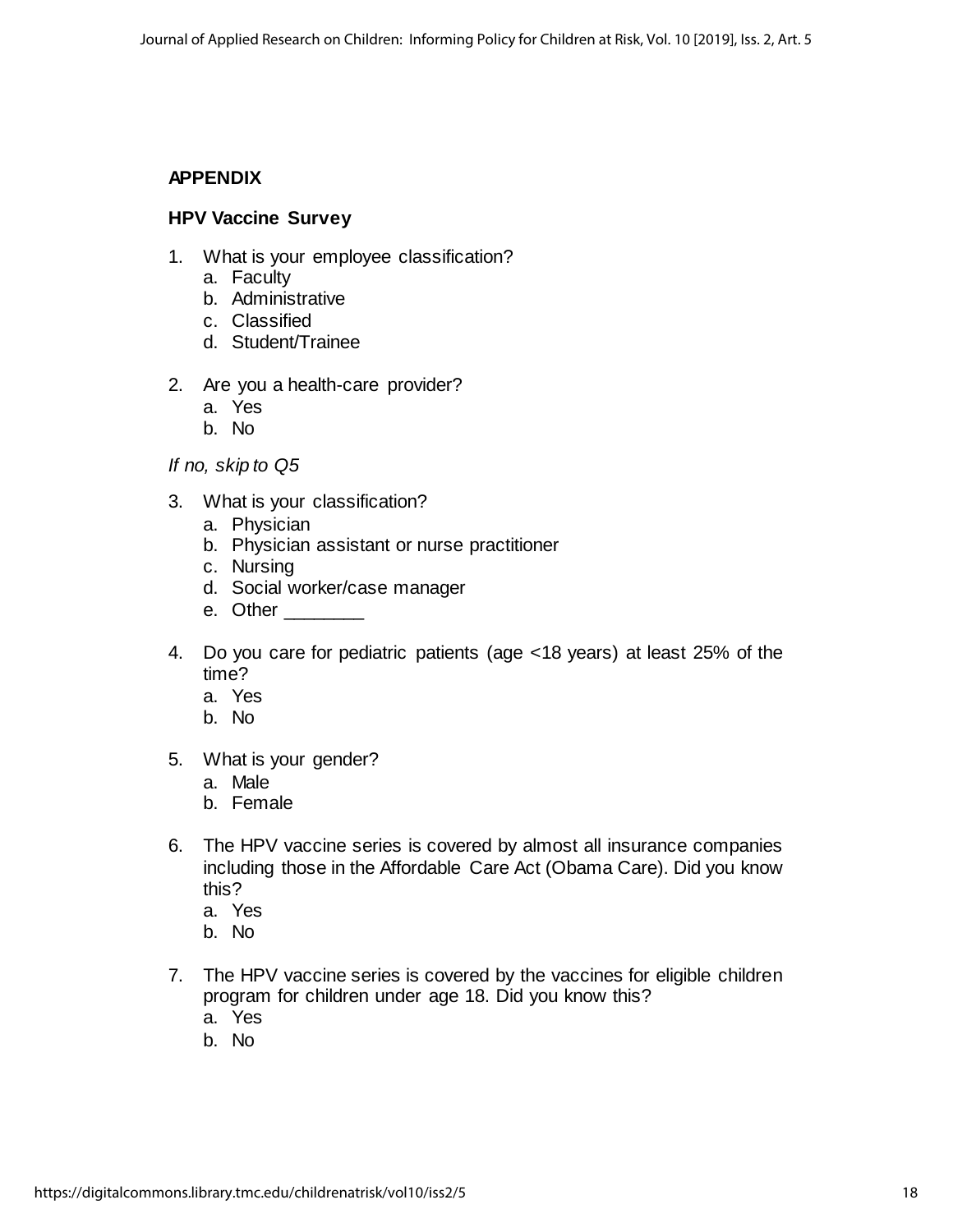- 8. The HPV vaccine series is covered for uninsured eligible individuals between ages 18-26 under the adult safety net program and can be given at clinics like Legacy Mapleridge Clinic, Good Neighbor Healthcare Center, Hope Clinic in Houston. Did you know this? a. Yes
	- b. No
	-
- 9. Have you been vaccinated for HPV (completed the 3-dose series)?
	- a. Yes
	- b. No

Reason

- o Started but never finished
- o Wasn't eligible (born before 1980)
- o Didn't know I needed it
- o Safety concerns
- o Health care provider did not recommend it
- o Don't have enough information about the vaccine
- o Not sexually active
- o Didn't know it was covered by my insurance
- $\circ$  Other  $\_\_$
- 10. Has your spouse/partner been vaccinated for HPV?
	- a. Yes
	- b. No

#### Reason

- o Started but never finished
- o Wasn't eligible (born before 1980)
- o Didn't know they needed it
- o Safety concerns
- o Health care provider did not recommend it
- o Don't have a spouse/partner
- o Don't have enough information about the vaccine
- o Not sexually active
- o Didn't know it was covered by insurance
- o Other \_\_\_\_\_\_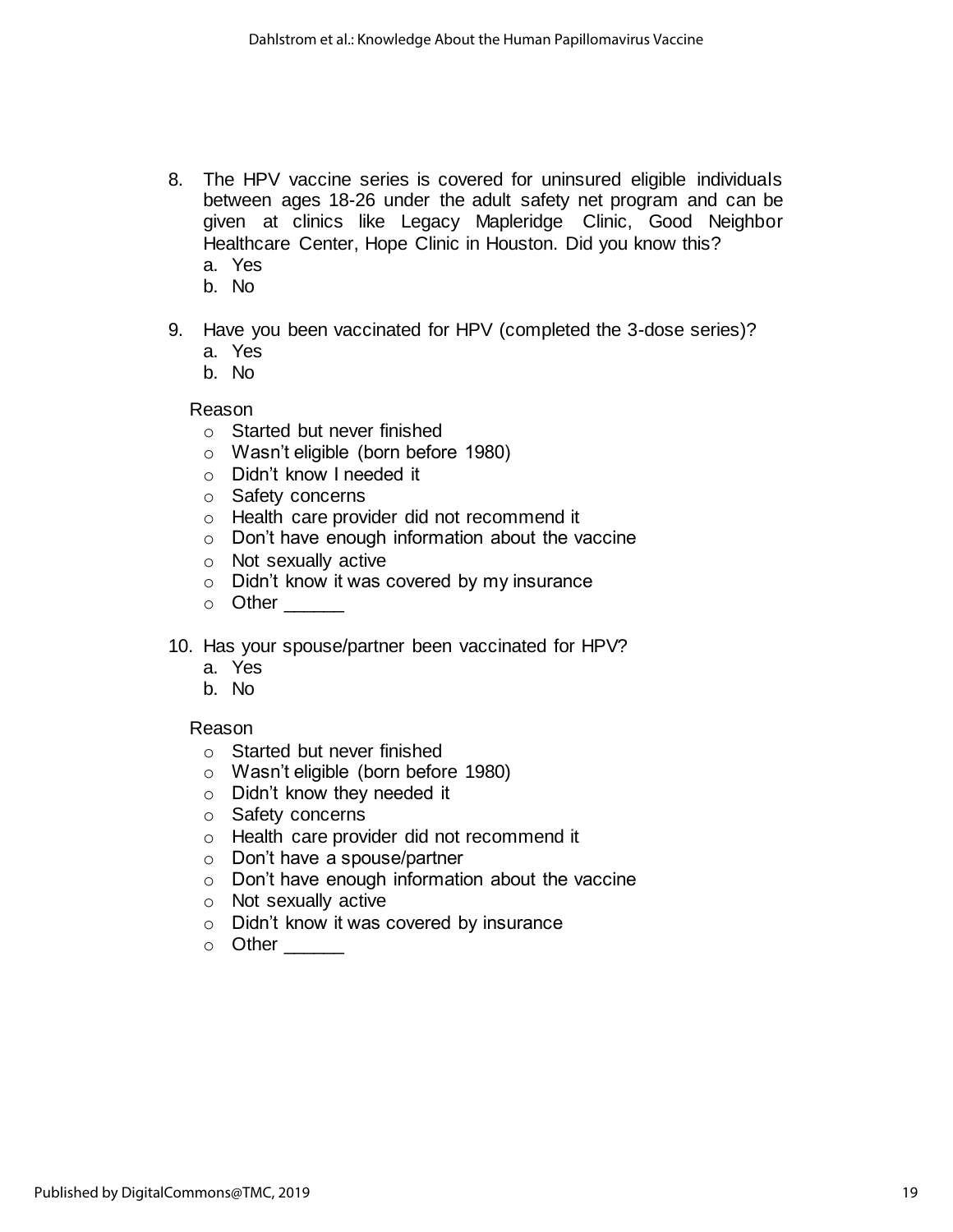- 11. Do you have any children?
	- a. Yes, one or more daughters
	- b. Yes, one or more sons
	- c. Yes, both daughters and sons
	- d. No, I don't have any children

## *If no, please stop here.*

The next few questions will be about your daughters, starting with your oldest.

- 12. Has your oldest daughter been vaccinated for HPV?
	- a. Yes
	- b. No

## Reason

- o Started but never finished
- o Wasn't eligible (born before 1980 or after 2005)
- o Didn't know she needed it
- o Safety concerns
- o Pediatrician did not recommend it
- o Don't have enough information about the vaccine
- o She is not sexually active
- o Didn't know it was covered by my insurance
- $\circ$  Other
- o Not applicable
- 13. If your daughter is too young to be vaccinated, do you plan to have her vaccinated when she is old enough?
	- a. Yes
	- b. No
- 14. Do you have any more daughters?
	- a. Yes
	- b. No

The next few questions will be about your sons, starting with your oldest.

- 15. Has your oldest son been vaccinated for HPV?
	- a. Yes
	- b. No